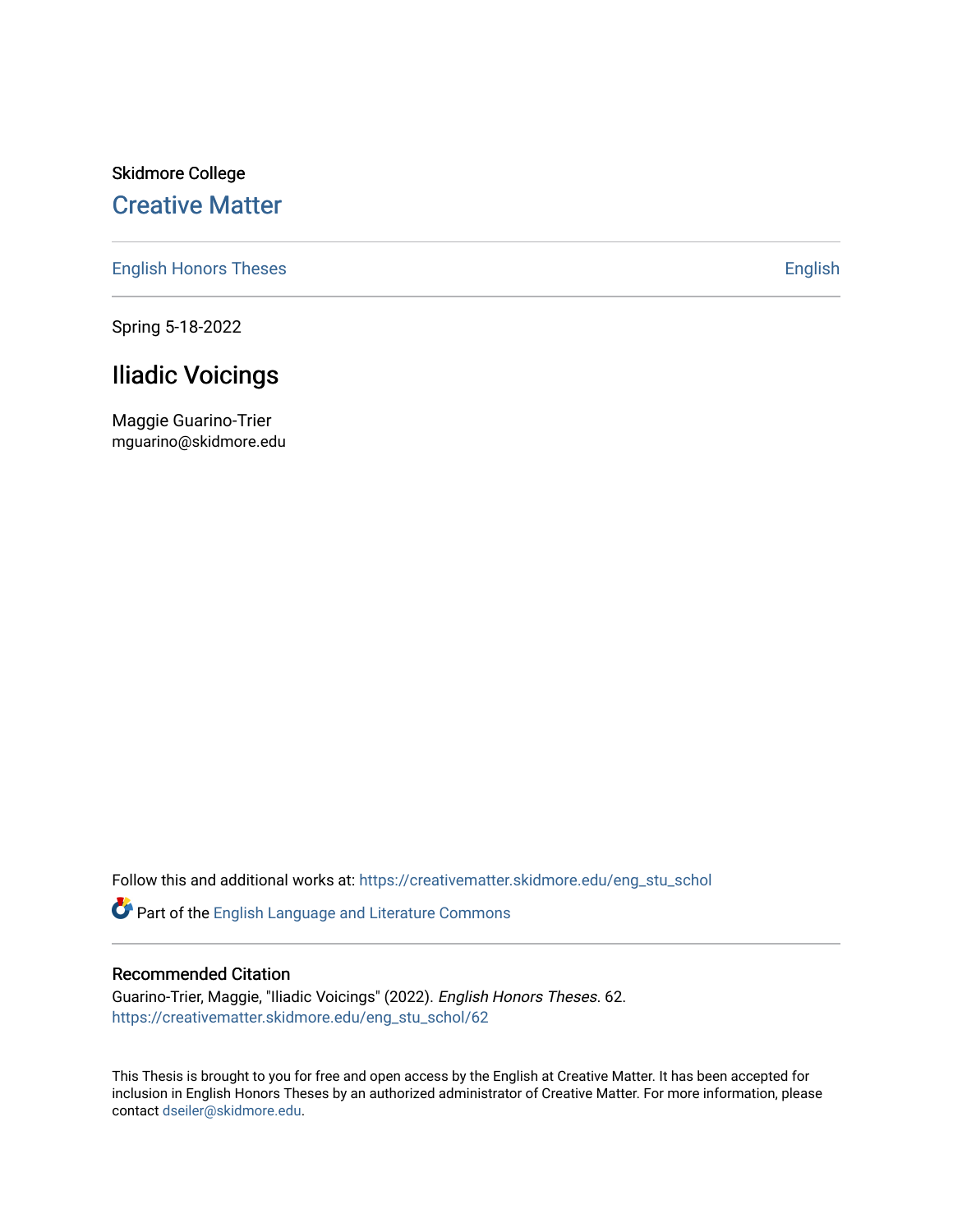ILIADIC VOICINGS

A libretto by Margaret Guarino-Trier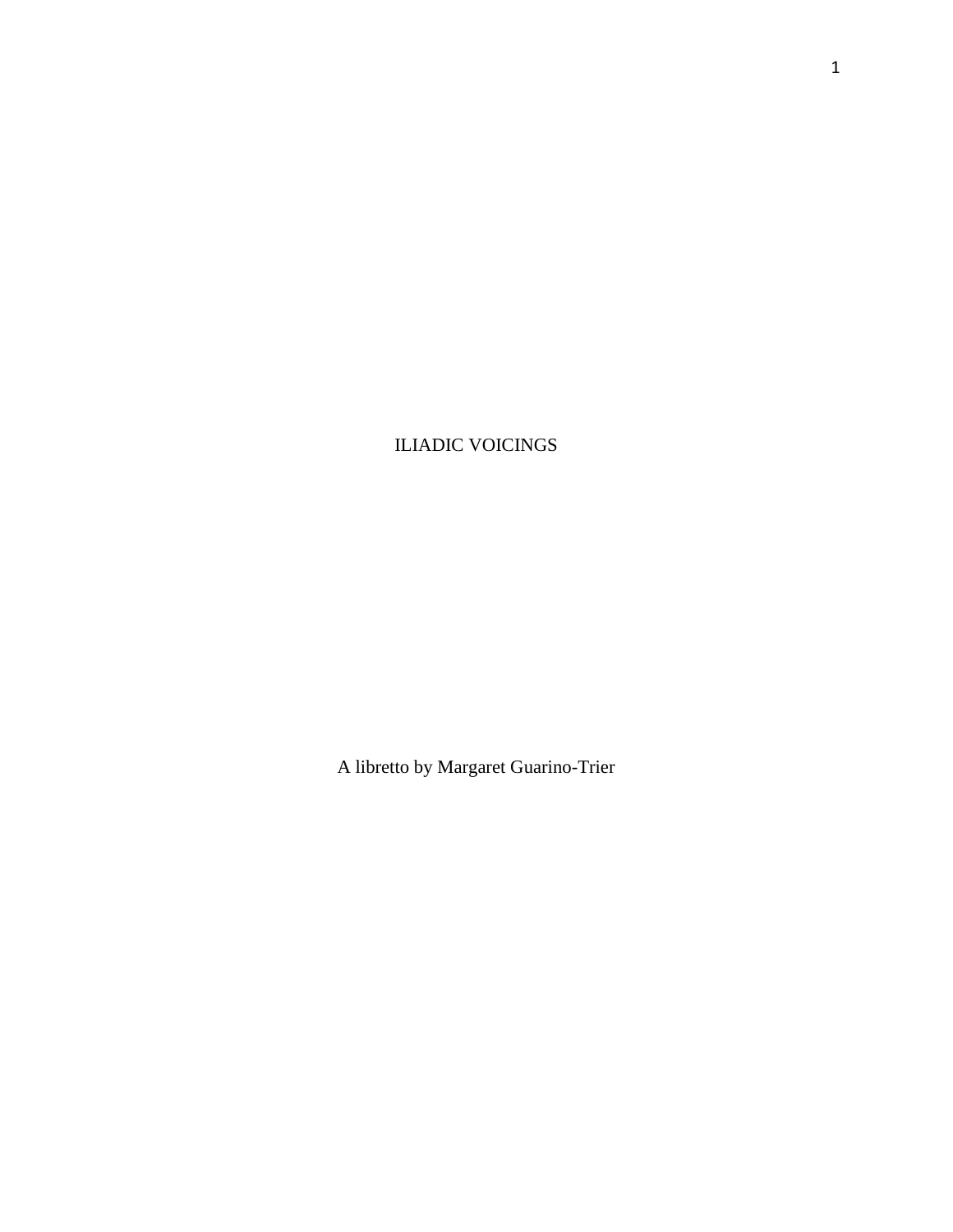## DRAMATIS PERSONAE

Achaeans:

Achilles – Son of Peleus, a young hero. Tenor. Agamemnon – Son of Atreus, leader of the gathered Achaean forces. Bass. Nestor – An old man from the same region as Achilles. Bass. Menelaus – Son of Atreus, Helen's first husband, Agamemnon's younger brother. Baritone. Patroclus – Son of Menoetius, Achilles' friend, from the same region. Tenor. Briseis – A slave. Lived in a smaller village near Troy and was taken as Achilles' war prize. Alto.

## Trojans:

Priam – The Trojan king. Bass.

Helen – A Spartan (Achaean) woman once married to Menelaus, now living in Troy and married to Paris. Soprano.

Hector – Son of Priam, main general of the Trojan forces. Baritone.

Andromache – Hector's wife. Mezzo-soprano.

Other: Storytellers 1, 2, and 3 – Three women. Soprano, mezzo, alto.

## A NOTE ON DOUBLING:

Priam can double Nestor. They both sing in the bass vocal range.

The Trojan Man who appears in Act One, Scene Three can be sung by Patroclus.

When the libretto calls for MEN or WOMEN to sing as a chorus, all respective vocal parts should sing – not necessarily as their characters, but simply to give more power to the vocal lines.

## NOTES ON FORMAT:

1 - Throughout this libretto, I have utilized Suzan-Lori Parks' idea of "spells" as a moment where there is an extra space or beat (which I have formatted as an extra line break) in the movement of the scene or dialogue to show unspoken emotion. This includes Achilles' grief breaking out of the narrative form at the end of Act One. The specific actions of this are left open to interpretation. The libretto instead emphasizes the way that this emotion works in the format of the scene.

2 - Sometimes when characters are singing on top of one another, their lines are written out in this libretto as normal. However, in Act Two, Scene One I used the symbol of a / to note specifically when in the Women's phrase Briseis begins her own line.

3 – The Roman numerals throughout this text such as I.A., II.B., etc, mark moments where a new musical idea starts within the scene.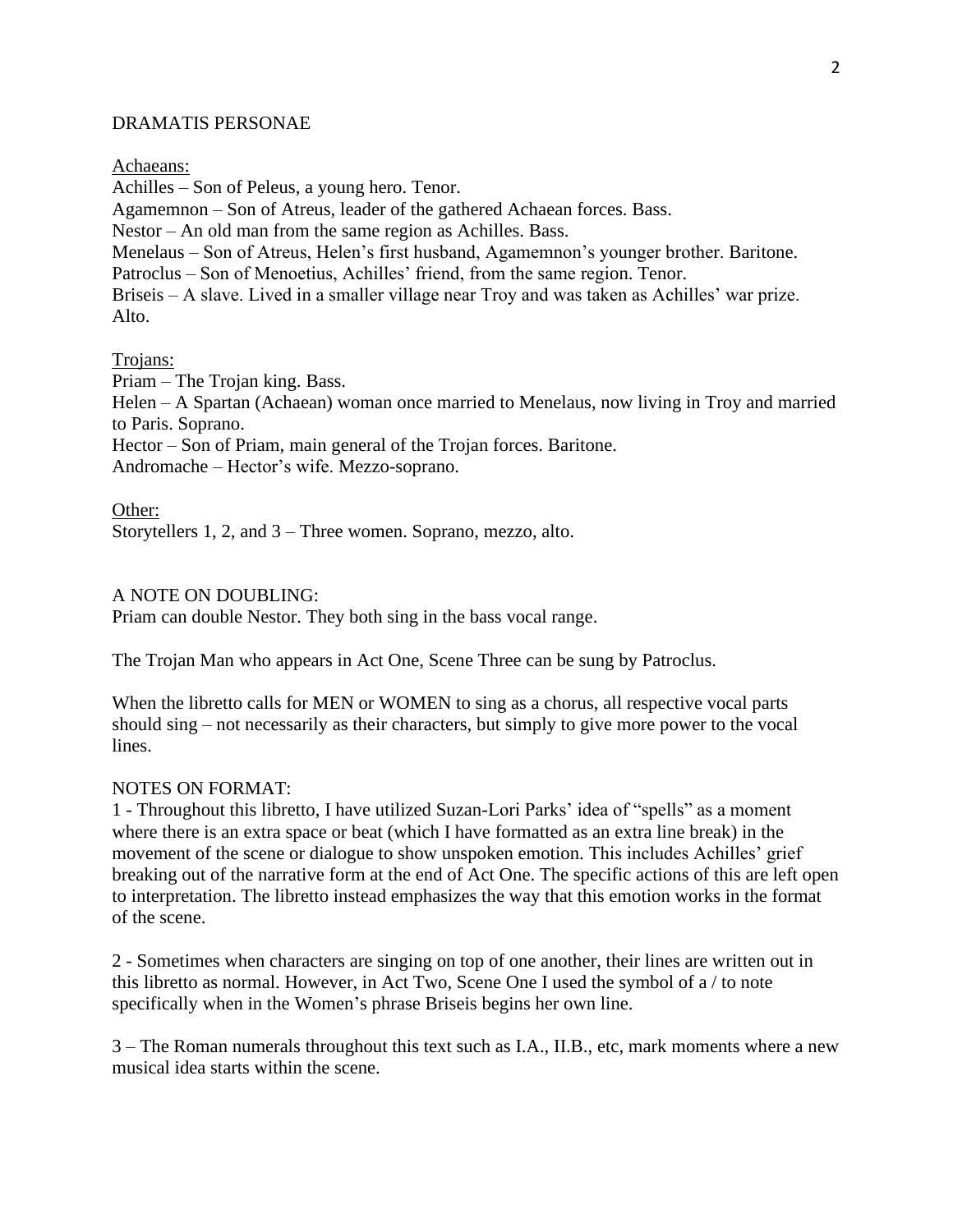Act 1, Scene 1 I.A.

*The Storytellers enter. Three women doing rhythmic, practiced work of carding wool/ spinning/ weaving.*

### STORYTELLER 1:

Sing with us, Muse, Of the rage of Achilles. Shining son of Peleus Who killed countless Trojans.

Their bodies stayed on the war field Feeding dogs, Hungry spirits, And carrion birds.

# STORYTELLER 2: Let's begin when godlike Achilles clashed With Agamemnon, lord of men, ruler of the Achaeans.

# STORYTELLER 3: Agamemnon, house of Atreus (Wretched, cursèd house). He led his gathered army Through ten years of war. Ten years of slogging,

STORYTELLER 1: Filthy,

STORYTELLER 2: Exhausted war.

#### STORYTELLERS:

The same heroes, The same deaths, Have been sung about through centuries. Each version in a different light.

Ours is simply one light among many. One song, one story to keep us company. Grab your work and settle in. Sing with us.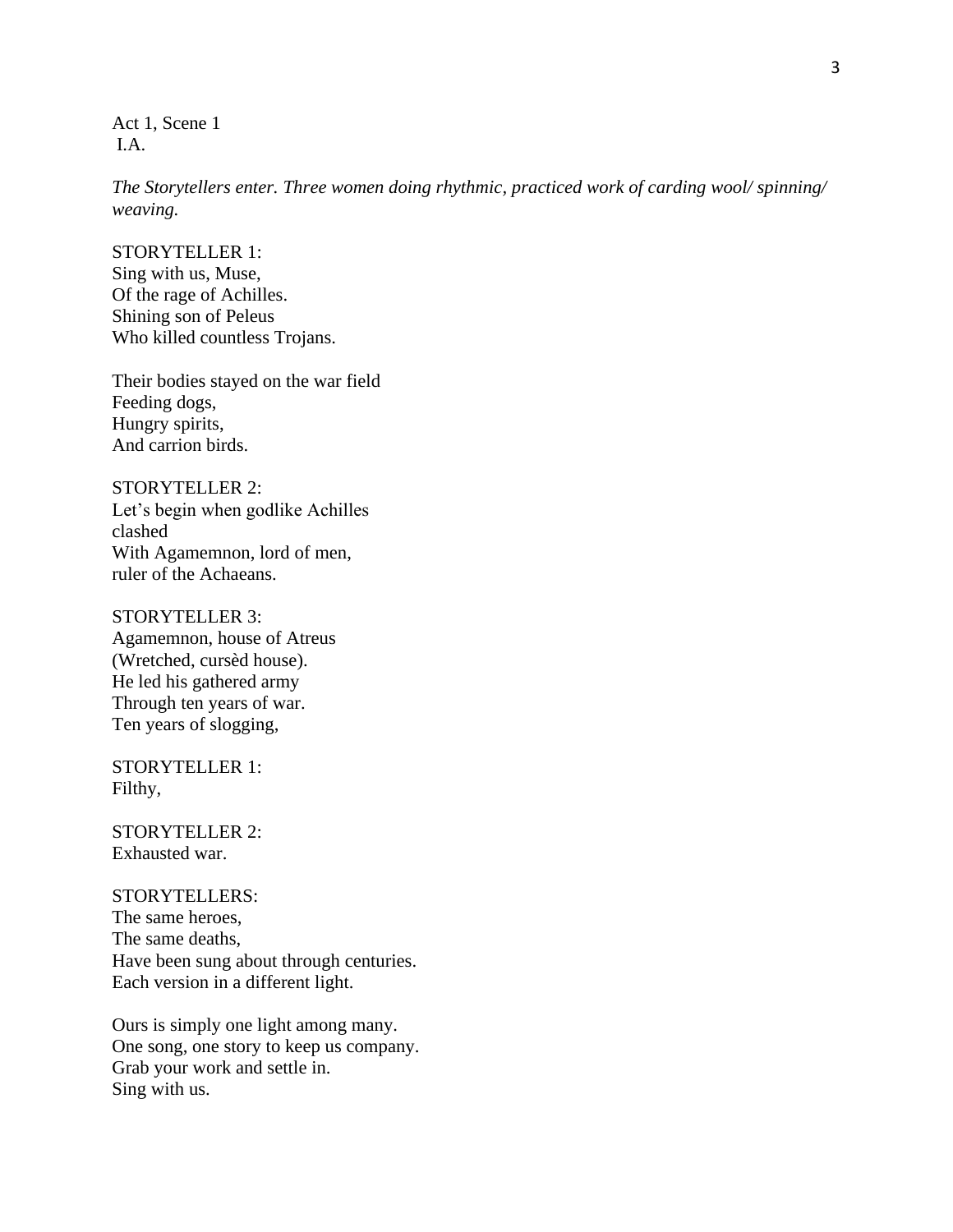## I.B.

#### STORYTELLER 1:

He's here! The young hero Achilles Has called a meeting To address the fiery plague Spreading through their ranks.

ACHILLES: Son of Atreus, hear me! This plague has gone on long enough.

I have spoken to a priest. The plague is sent by Apollo . You took the daughter Of his follower as a slave. Send the girl back And the plague will be lifted.

AGAMEMNON: Haven't I given up enough To the gods already?

To save our men , I will send the girl back If I get something in return.

## ACHILLES:

We've looted all we can. There are no more prizes Until Troy falls to us.

AGAMEMNON: You want me to be without honor! You want my rank for yourself!

In that case – Send the girl back and lift the plague. I'll take your prize Briseis instead!

ACHILLES: My Briseis? Agamemnon, lord of greed, How dare you lay claim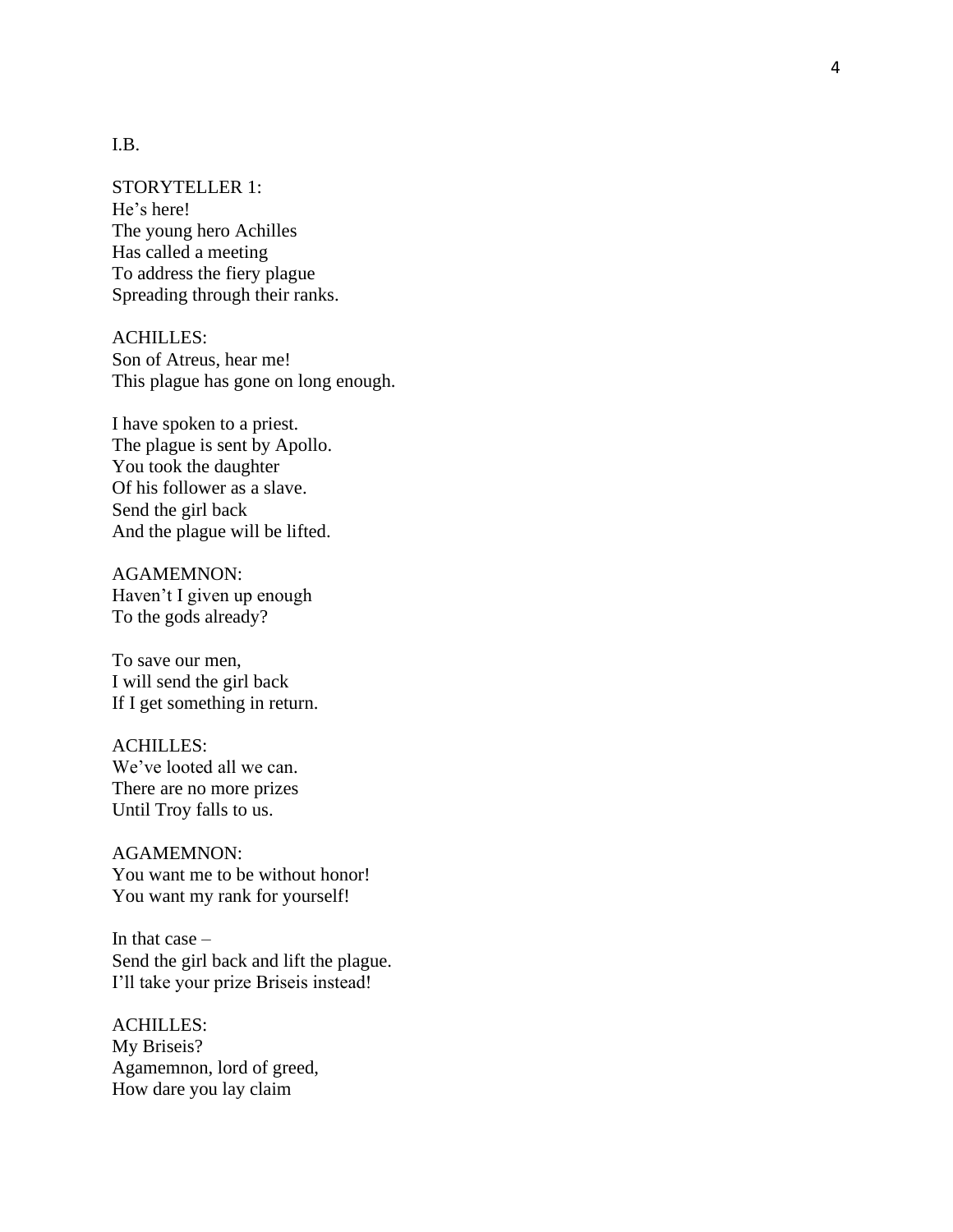To something that is mine?

STORYTELLER 2: This feels familiar, Doesn't it?

ALL STORYTELLERS: Yes.

ACHILLES: My men fight the hardest. I bring back the most kills. I swear this oath to you all: We will not fight For Agamemnon anymore.

One day, you will need me. You will regret offending Achilles! But I will not come to your aid, no, not even if you curse me with your dying breath.

*They draw their swords in anger.*

# I.C.

NESTOR: Hold. Both of you Hold. Listen to this old man When he tells you – Hold. How the Trojan men Would leap for joy If they heard this squabbling. Hold.

I am old for a reason, I have walked the earth and seen many heroes and fought by their side. Listen to Nestor As he gives you advice.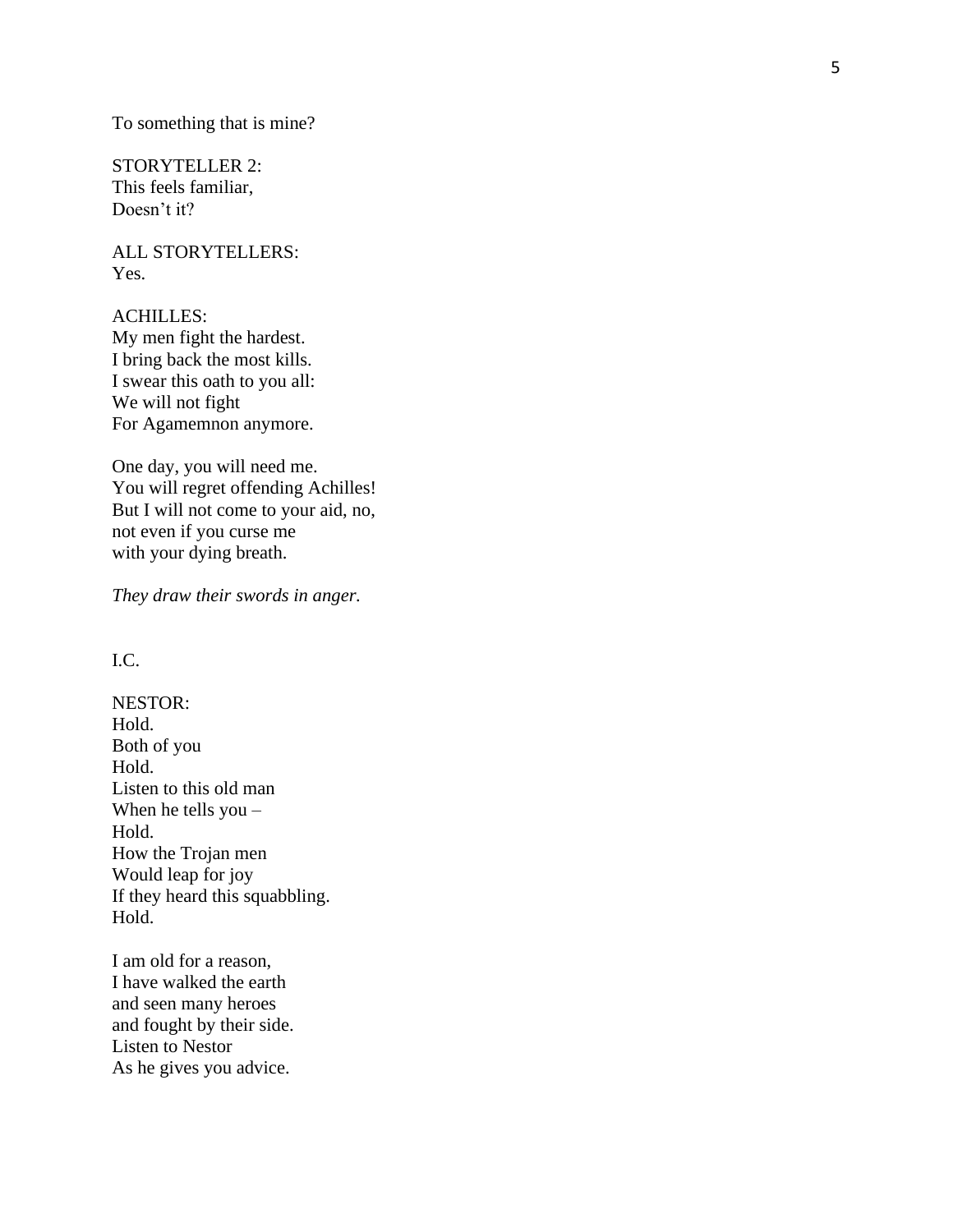Agamemnon, king, you are powerful even without riches. The girl was Achilles' prize first, Leave her be.

You, young Achilles, Listen to your father's old friend. Don't fight against a king. He rules thousands of men Including us.

Both of you Must cease your fighting And cool your anger. Hold.

#### I.D.

STORYTELLER 1: *(recit)*  But although Nestor spoke well, The heroes went back to their tents Fuming in anger.

STORYTELLER 2: Lord Agamemnon kept his word. He sent back the girl To her father and the plague lifted.

STORYTELLER 3: But he also sent his men to Achilles To take the beauty Briseis. Achilles fumed, But he couldn't resist.

STORYTELLERS: *(sung)*  Briseis was silent as she was led away.

MEN (CHORUS): Another day Another task Without reward . If we could rush in now And seize the city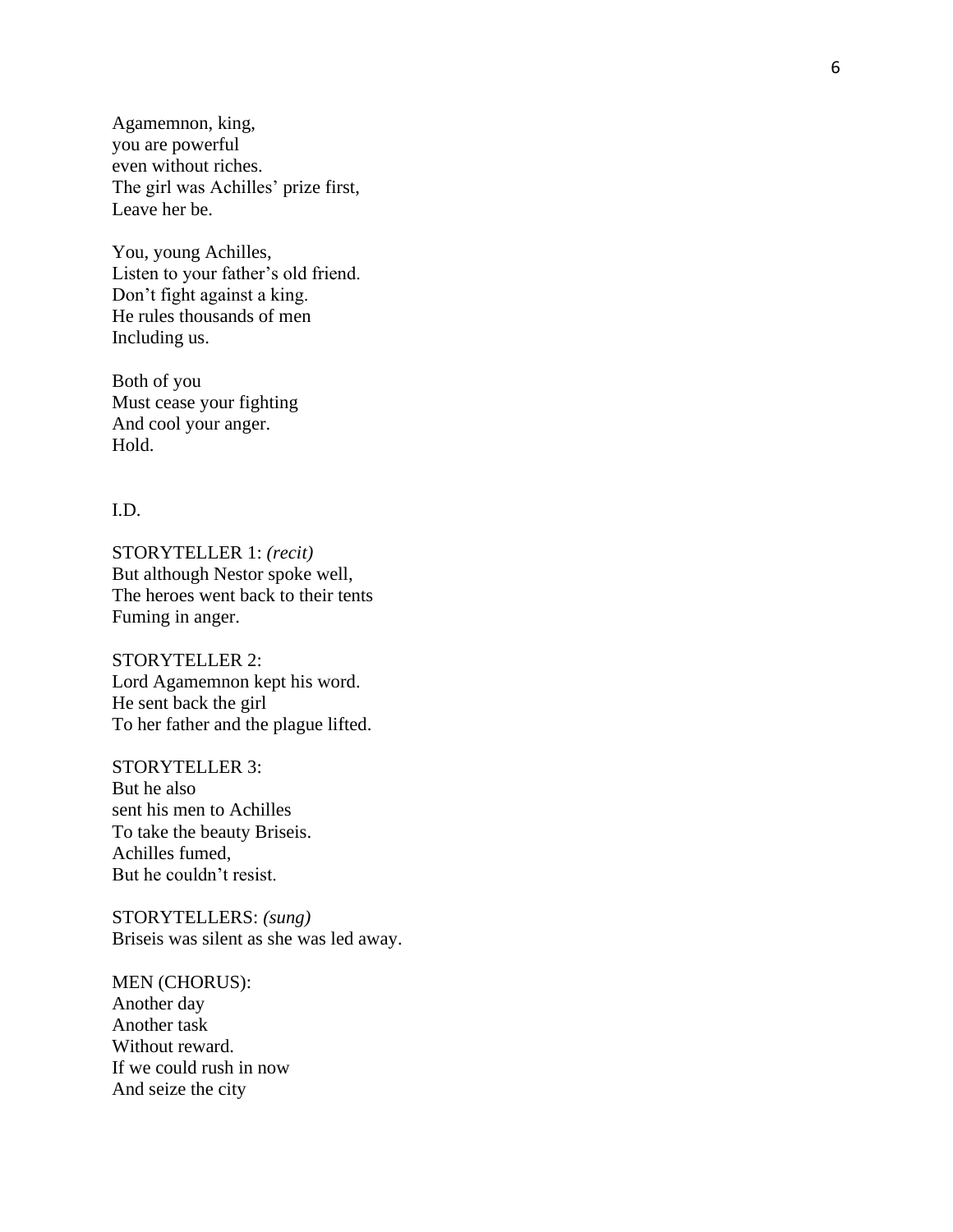Then this trial could end.

Swift Achilles has the right idea . It's been a long ten years here. As we deliver the girl back to her father, we pray O Gods, deliver us home as well.

My heart shrinks Like a man without water. Only the sea or Trojan blood Will ease our thirst.

Act One, Scene Two II.A.

STORYTELLERS: *(recit)*  While the Achaean armies Gathered on the plain, The Trojans in their high palace Looked down at them.

PRIAM: Helen, child, Come sit by me.

HELEN: King Priam, I will gladly.

PRIAM: You know that I don't blame You for this mess. It is the will of the great awful gods.

HELEN: You are kinder than I am, then.

PRIAM: *(sung)*  Can you tell me – Who is that figure down below? He's not the tallest one, true, But he wields power And greatness around him.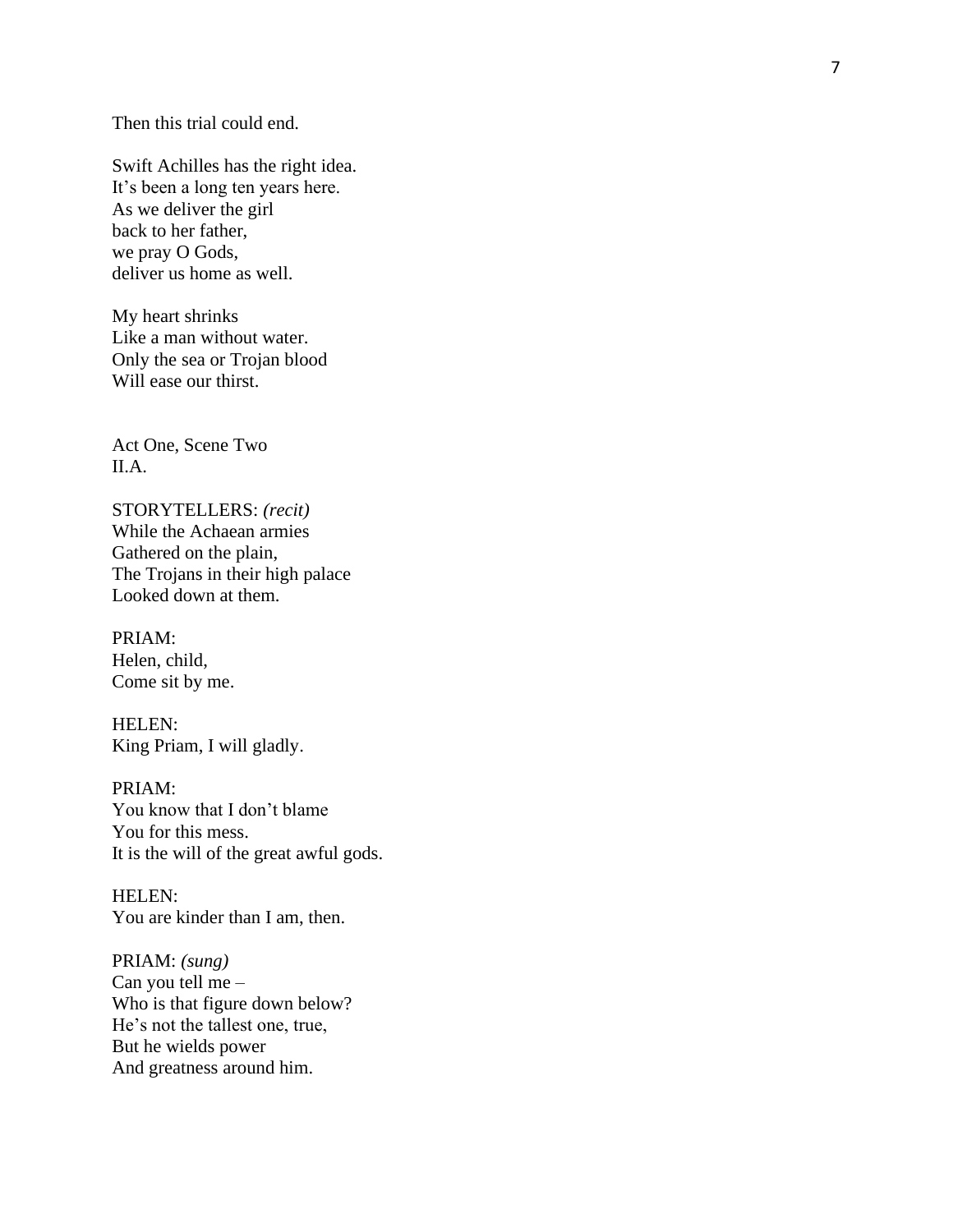HELEN: That one is Agamemnon, Son of Atreus, Leader of the Achaeans. King among men, And fierce with a spear.

## PRIAM:

A fine army. I can't help admiring them. And those ones there?

HELEN: There, twisty Odysseus. He plays the fool, Until he opens his mouth. Next to my husband, My former husband, Menelaus.

#### PRIAM:

A fine army. Full of heroes And the gods who walk behind them. I can't help admiring them. They could rival the heavens in power, these lines of shining Achaeans.

#### II.B.

HECTOR: *(recit)*  Helen, where is your husband? Paris, prince of useless beauty. Paris, prince of ruin. Even the Achaeans must pity me, to have him as a brother!

HELEN: *(sung)*  Hector, your courage commends you. If only I were married to a man With strength and looks like yours, Rather than my spineless husband.

HECTOR: Your tricks won't work on me. Save it for another.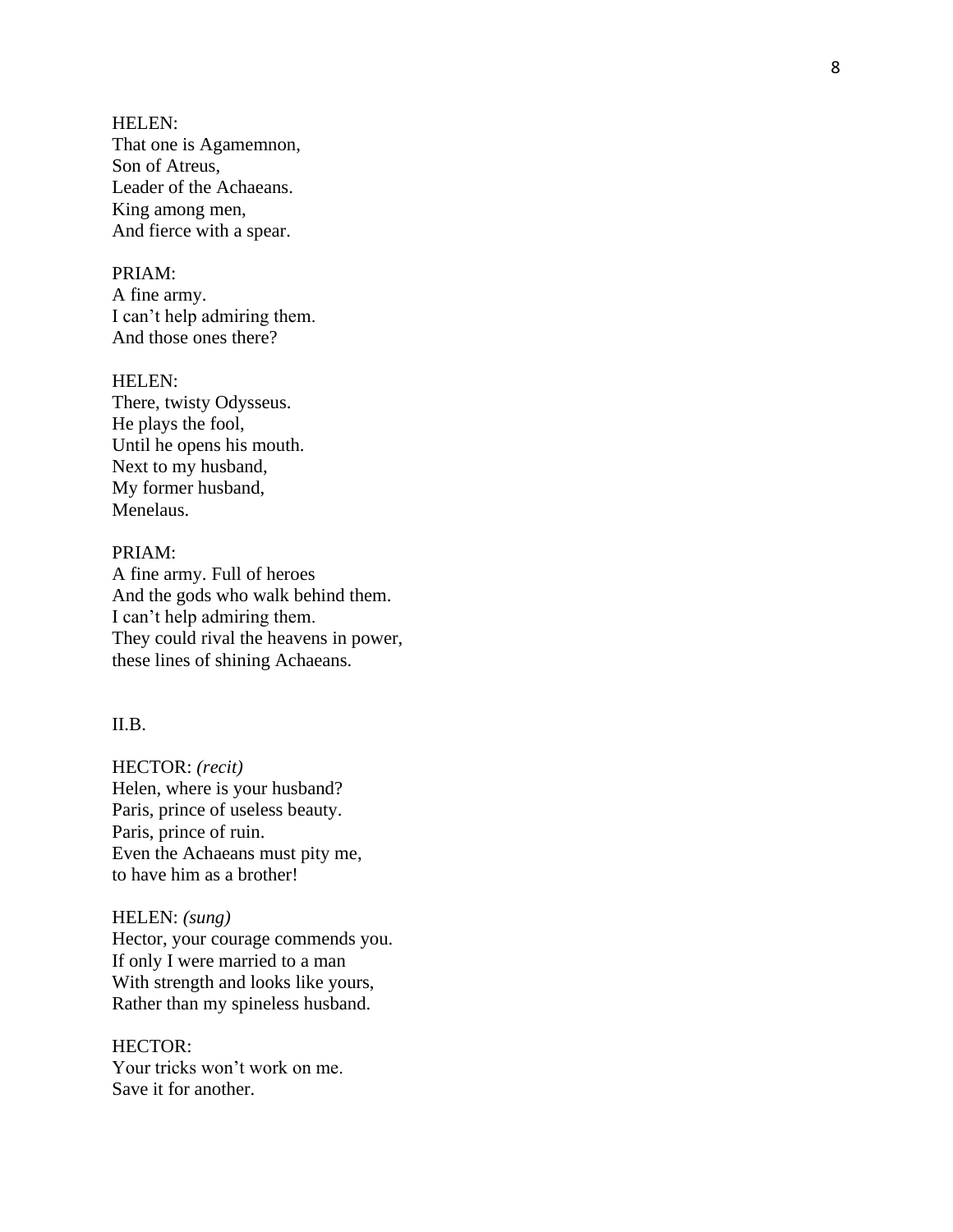Get that spineless husband of yours Ready to fight in an hour.

## II.C.

STORYTELLERS: *(recit)*  Hector with his gleaming helmet Went home to greet his wife, and found her not at the house , nor praying at a temple, but pacing along Troy's walls.

HECTOR: Andromache! Wife!

# ANDROMACHE:

Who calls me? Does my heartless husband Remember his wife and child at last? No, it cannot be my husband, For if he were here, Who would be on the battlefield Throwing himself at the Achaeans?

## HECTOR:

It is your husband, Who had hoped for a happier greeting.

ANDROMACHE: *(sung)*  Happy? What have I to be happy about? If you continue in this way, The Achaeans will surely kill you And your son and I will be left alone.

Swift godlike Achilles Killed my father and my seven brothers. My mother died of grief -- Hector! You are all that I have. You are now Father, mother, brothers, all! *And* my mighty husband. If you die, it would be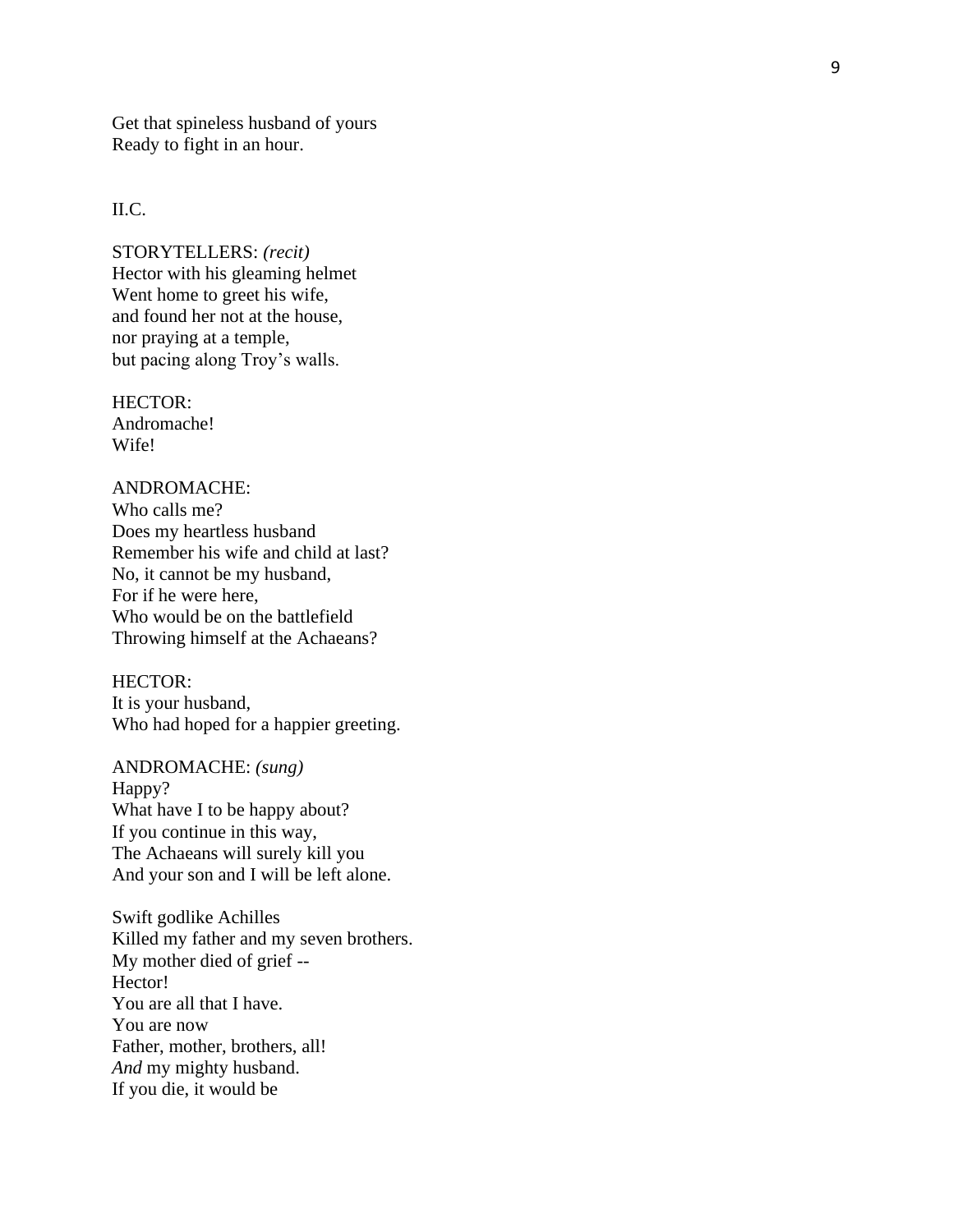Better for me to die as well.

II.D.

HECTOR: I hear you, my wife, But I cannot stop fighting. It is against my spirit.

ANDROMACHE: Is glory more important than your life?

HECTOR: I know that Troy will fall one day. No city lives forever, but The image that pains me most is you --

ANDROMACHE: You!

HECTOR: In chains and grieving, A slave sold to another land.

ANDROMACHE: Pallid and cold, On a funeral bier.

HECTOR: How can I not fight To prevent this? I will die before this fate finds you.

*(recit)*  Enough of this somber talk. Let me see my son!

ANDROMACHE: Ah, he doesn't know you With your helmet on! Astyanax, don't cry, Child, it's your father.

HECTOR: I will take my helmet off To comfort him.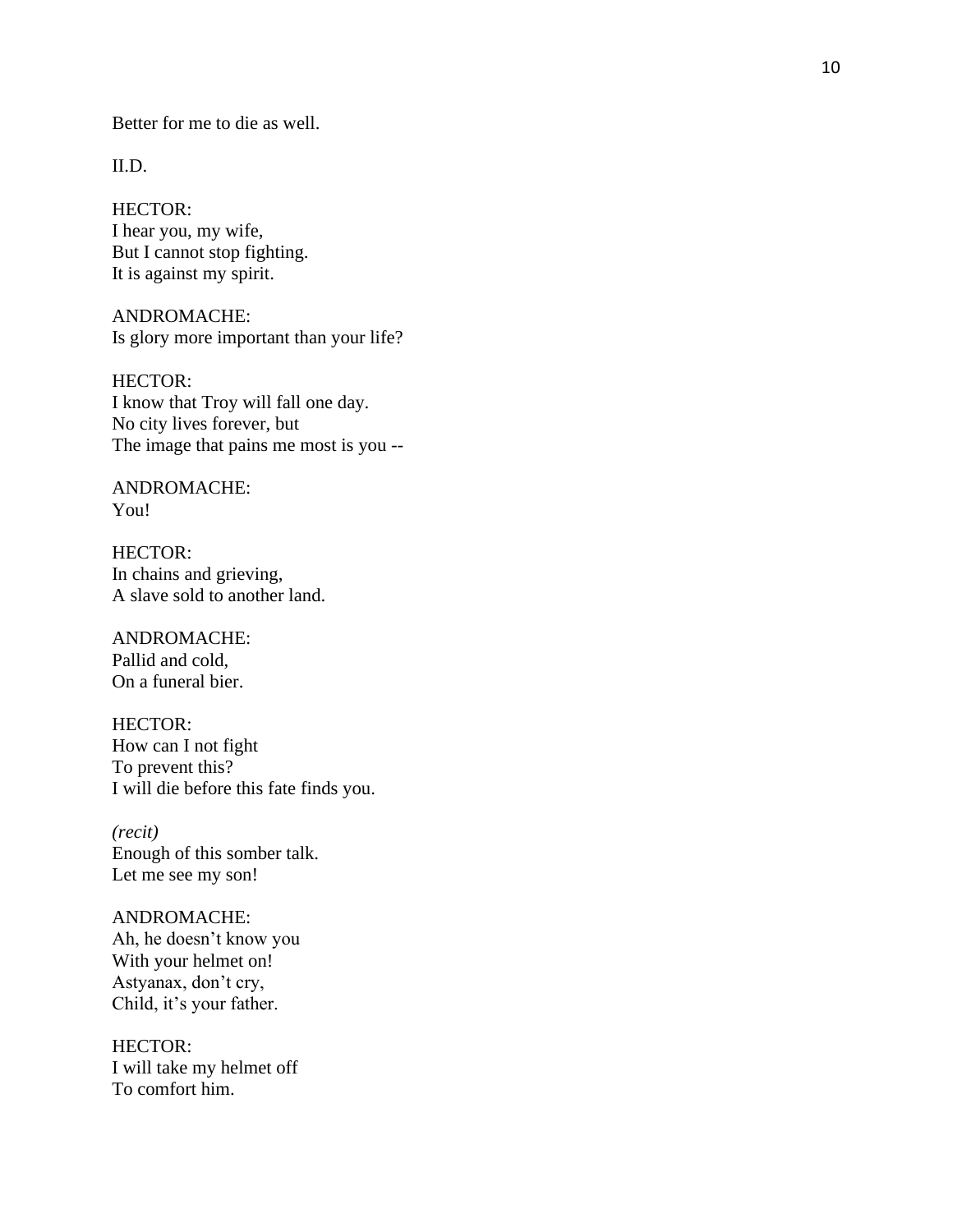My son, my son. May you be a greater man Than your father. Lord Zeus, I pray.

ANDROMACHE: I pray.

HECTOR: *(sung)* Andromache, Don't you cry either. I'm not dead yet.

Oh, I'm sorry. It's alright, it's alright.

Kiss me, love, and go back home To do your women's work. War is the work of men.

Act One, Scene Three III.A.

STORYTELLER 1: *(sung)*  The Achaeans and Trojans faced each other again, Going through the motions of killing and dying.

STORYTELLER 2: Without Achilles' forces The Achaeans felt the difference.

STORYTELLER 3: But their leaders were heroes in their own rights, And they held the line from breaking.

STORYTELLERS: The sons of Atreus fought like wolves. But when Menelaus defeated a young Trojan man, He cried out --

TROJAN MAN: Menelaus, lord, Please don't kill me! I'll live as your slave instead – Show mercy to this lowly man.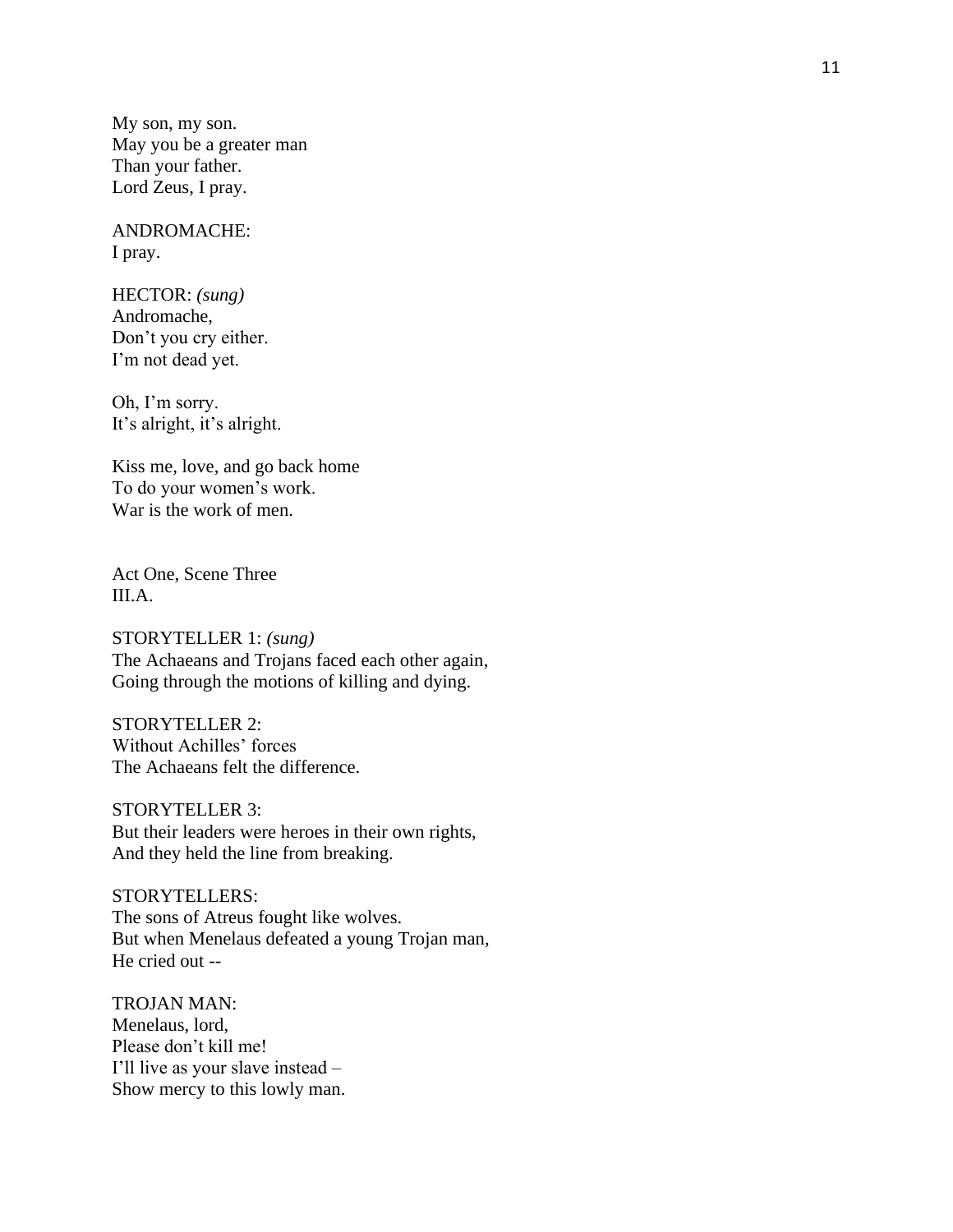MENELAUS: You are lowly. I will make you a slave.

AGAMEMNON: You would show mercy? To the man who stole your wife away?

TROJAN MAN: That wasn't me, It was god-cursed Paris! I'm not even a servant.

AGAMEMNON: Menelaus. Kill him. Don't show such weakness In front of our men.

*A beat.* 

STORYTELLERS: On the advice of his brother, Menelaus drove his spear through the man's heart And cut off his cries.

AGAMEMNON: After all this time, You still need big brother's help. I don't mind – it's my duty.

STORYTELLERS: Menelaus didn't answer. He only turned away.

Act One, Scene Four IV.A.

STORYTELLER 1: *(recit)*  Standing on a Trojan tower, Lovely Helen watched The armies fight.

STORYTELLERS: *(sung)*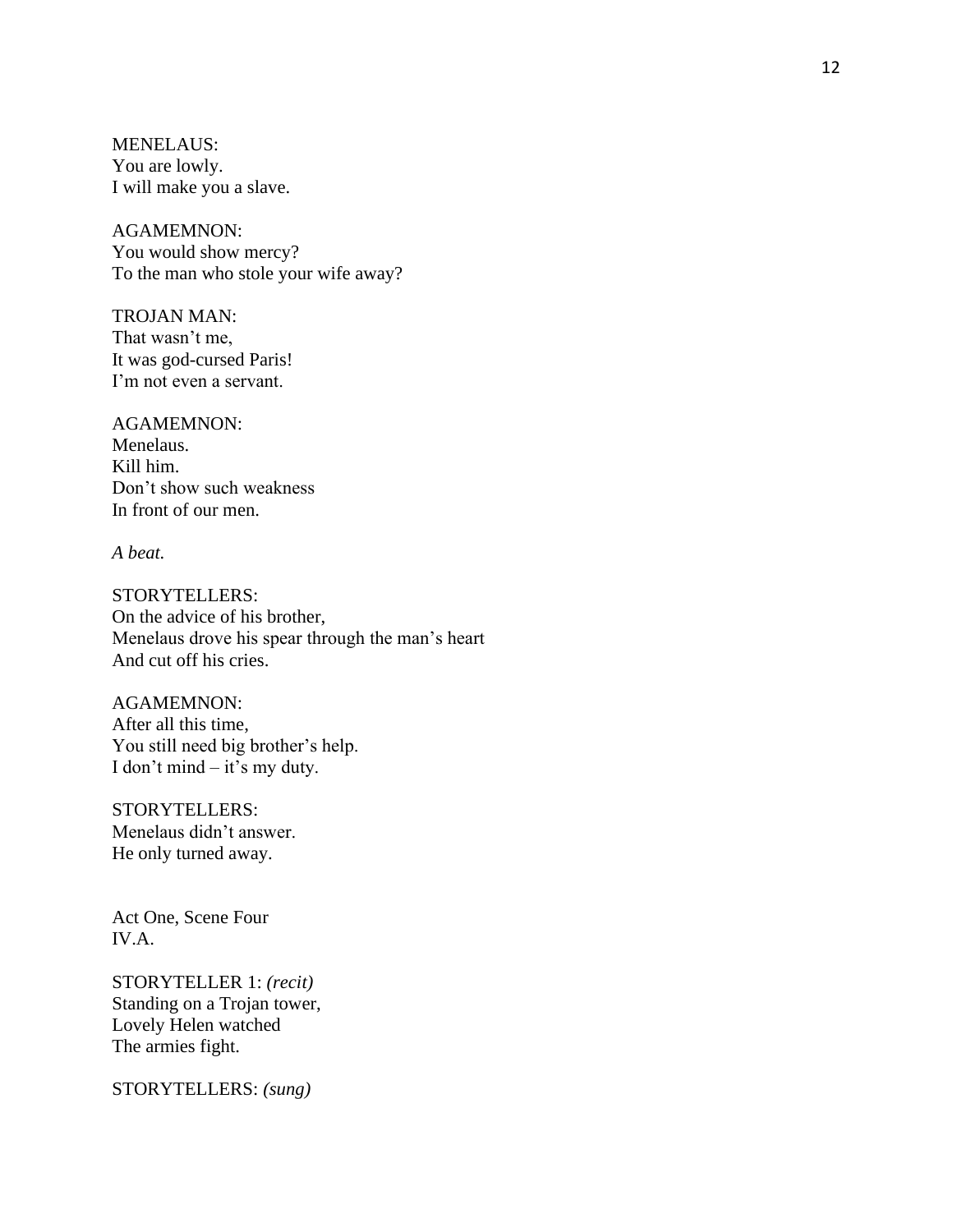My child, Let us tell You a story.

HELEN: Mothers, I am listening.

STORYTELLERS: Have you heard about Iphigenia?

STORYTELLER 3: Poor Iphigenia.

STORYTELLERS: The Achaean armies were beached, Their ships wouldn't sail. The priest begged Great Artemis.

Agamemnon, lord of men, Told his wife That Iphigenia would be married. They sent her off In a wedding veil.

Great Artemis had answered, She wanted a sacrifice If the men were to Make it to Troy.

Poor, sweet Iphigenia. They say she cried out once –

STORYTELLER 1: Daddy !

STORYTELLERS: Before they bound her mouth And lifted her like a goat Face down onto the altar--.

HELEN: Stop! My God, I can't hear anymore!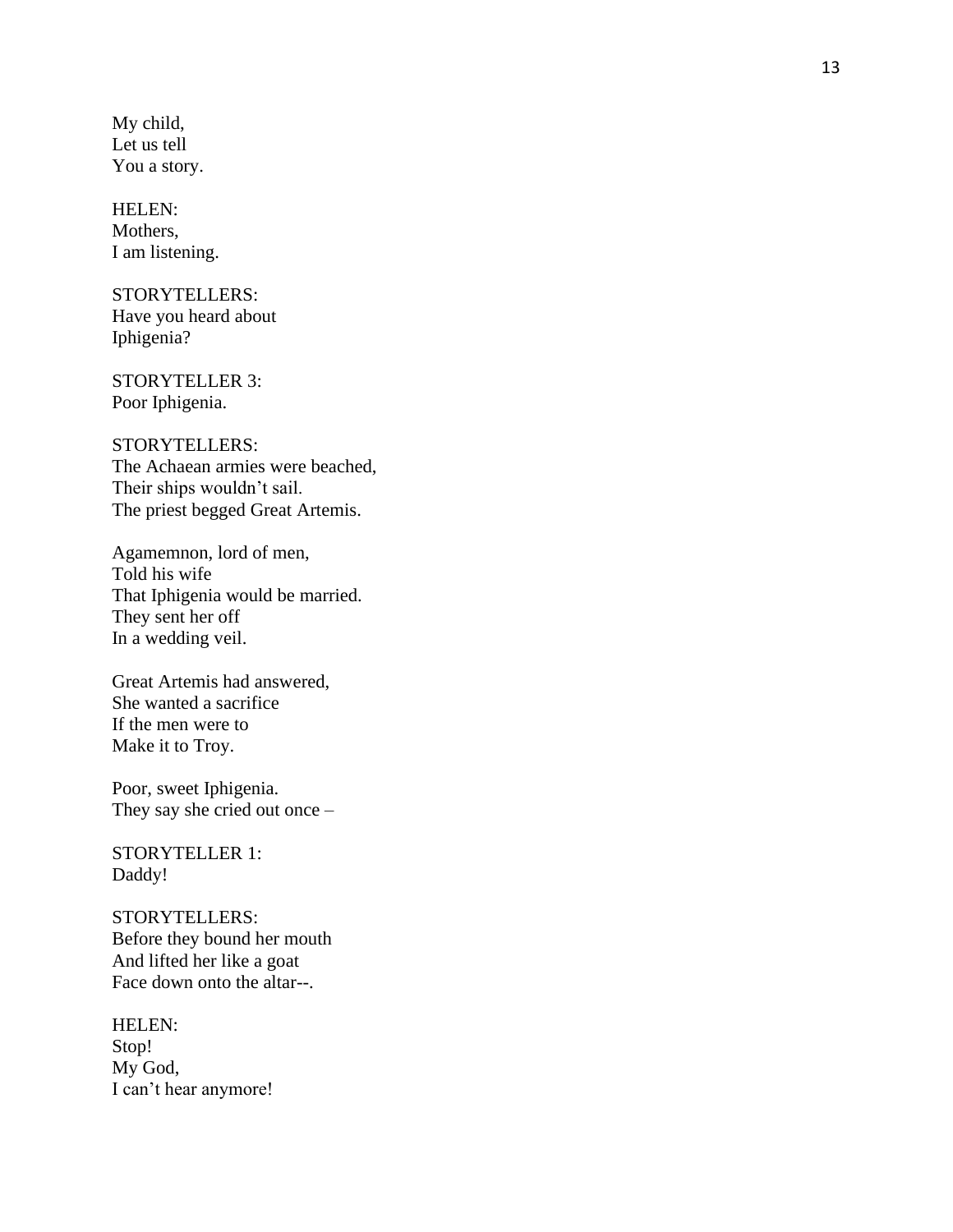Why are you telling me this?

STORYTELLERS: Everyone's talking about it.

## IV.B.

HELEN: (*recit)* My poor sister. My poor niece. Iphigenia, I remember her now.

Maddening Aphrodite, What horrors have been set into motion? What have we done? (*sung)* 

As a princess of Sparta, I served as priestess. I prayed for blessings for my city And for love.

I was won by a king As a present for his brother. Shining -haired Helen, What a prize! Bore a daughter too young And tried to forget her. I know that I left her alone.

Then there was Paris Like the answer to a prayer. Dropped into my bed by Aphrodite. I know what they say, And I know what this has caused, But I swear I did it for love.

Goddess Aphrodite, This beauty is both power and curse. How can one face launch a thousand ships?

The winds of time erase Even the loveliest of statues. I don't want to be forgotten.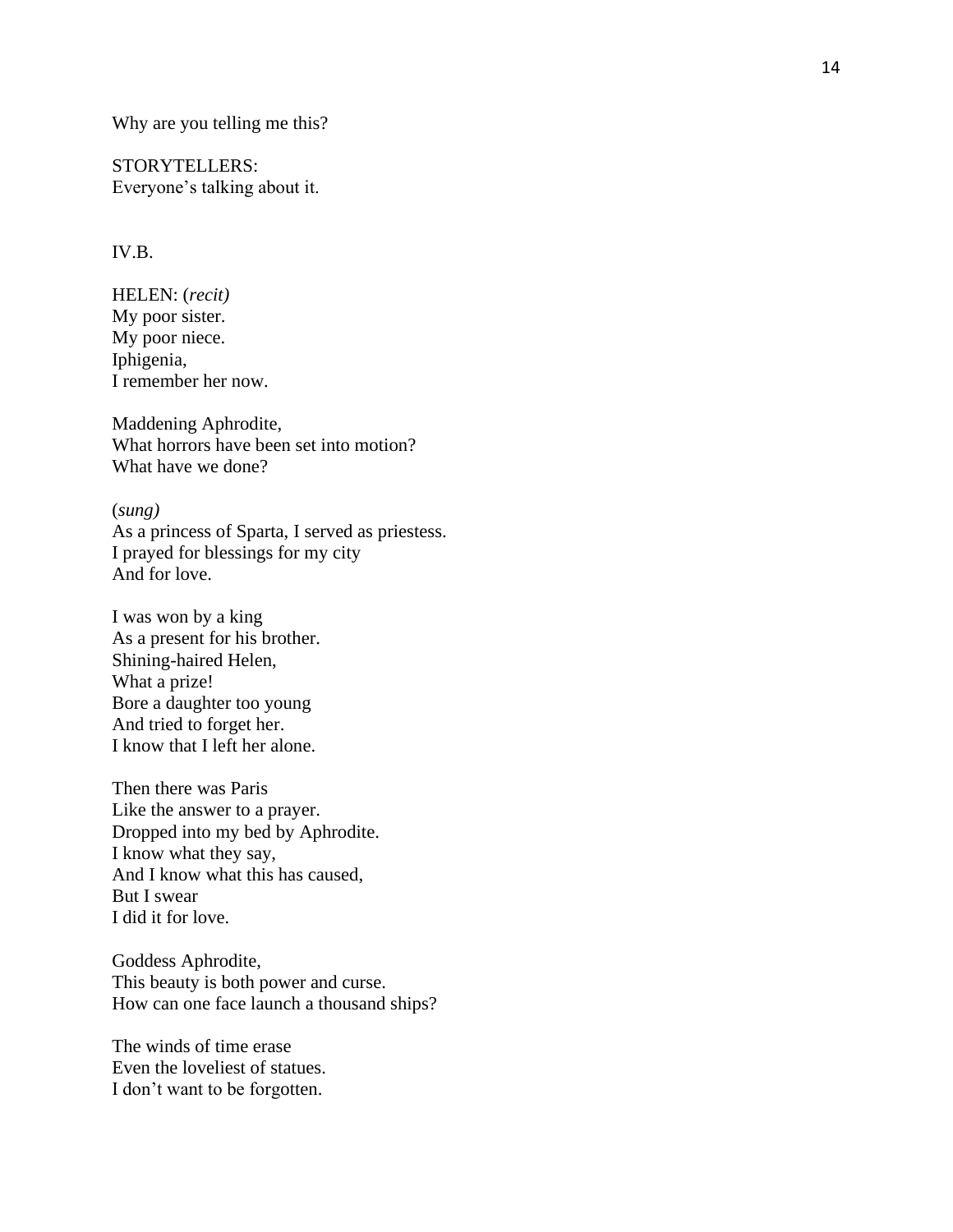Call me a bitch -whore, call me a fool. Make me the villain of their stories – I don't care! As long as they tell stories about me.

Beautiful, awful Helen. I would n ot mind that legacy. Let me be known for love.

Act One, Scene 5 V.A.

*Achilles' tent. Patroclus enters.*

PATROCLUS: *(recit)*  I saw Briseis. Agamemnon hasn't touched her, But he's keeping her under close guard.

ACHILLES: That bastard. Just thinking about it makes me angry. Things that are mine should stay together.

PATROCLUS: People.

ACHILLES: What?

PATROCLUS: Briseis isn't a thing, she's a person.

ACHILLES: Right, that's what I meant. Good thing I have you here, Patroclus, To watch my language.

STORYTELLERS: Great Achilles, lord! A group comes to see you. King Agamemnon, Red -haired Menelaus, And your elder Nestor.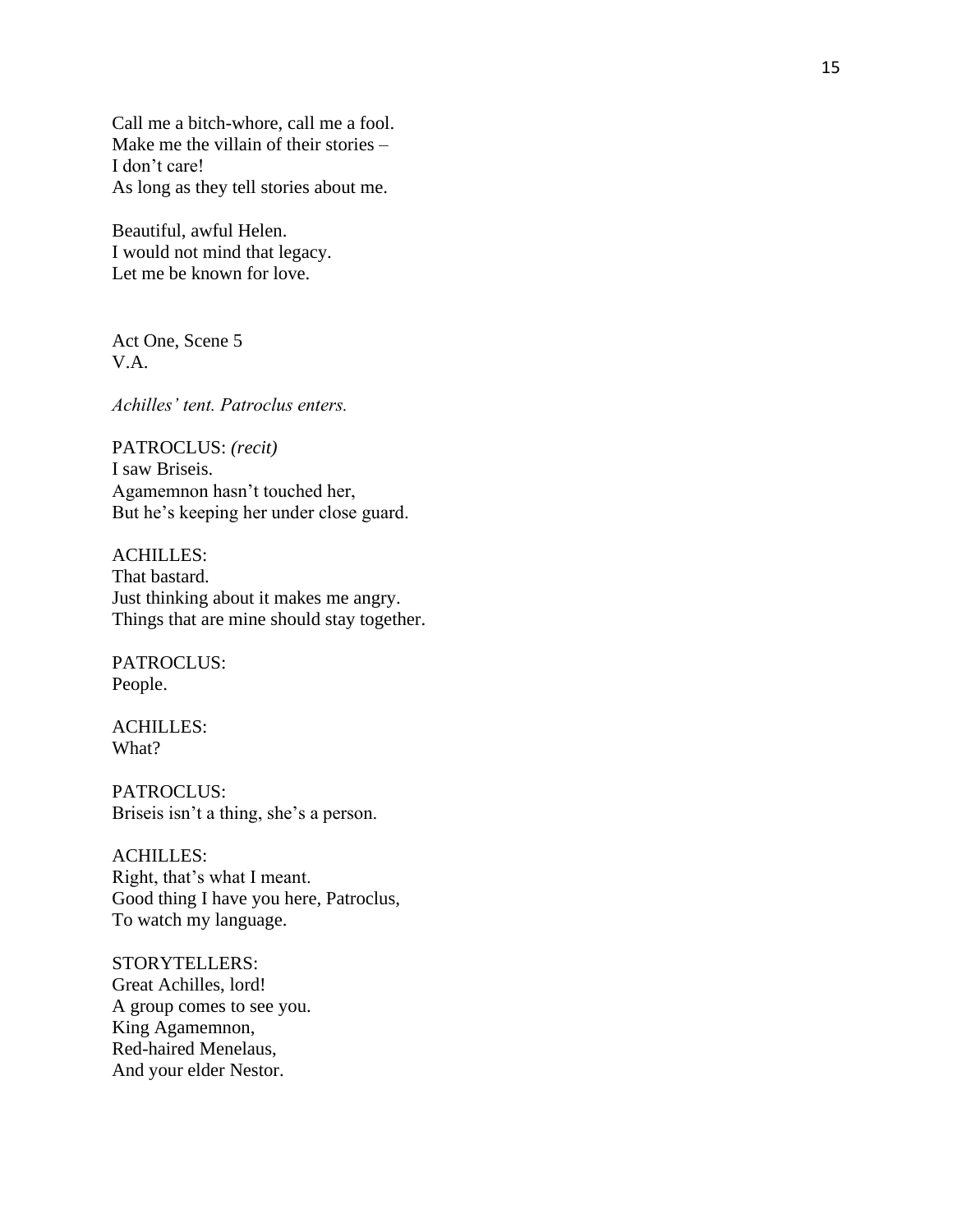ACHILLES: They are welcome here. He'll beg me for help, Wait and see.

PATROCLUS: And you'll stop feuding with him?

ACHILLES: Come, let's prepare a feast fit for a king.

V.B.

AGAMEMNON: *(sung)* I come to you humbly, son of Peleus, On behalf of our people. I am willing to admit that I was wrong.

Our army needs you, God -blessed Achilles. Join us again and fight.

ACHILLES: When I captured eleven cities From Troy's rich lands, Did Agamemnon give treasure fairly? No! Did the sons of Atreus learn Their lesson from lovely Helen? No! Did Agamemnon stop himself From stealing the woman I held as wife? No! So why should I fight for them?

If I stay here to fight, I will die on Troy's gray plains, But the ages will sing of me.

If I go home, I'll lose my chance at glory, But I will live in my father's house fo r many long years. He'll pick out another woman for me.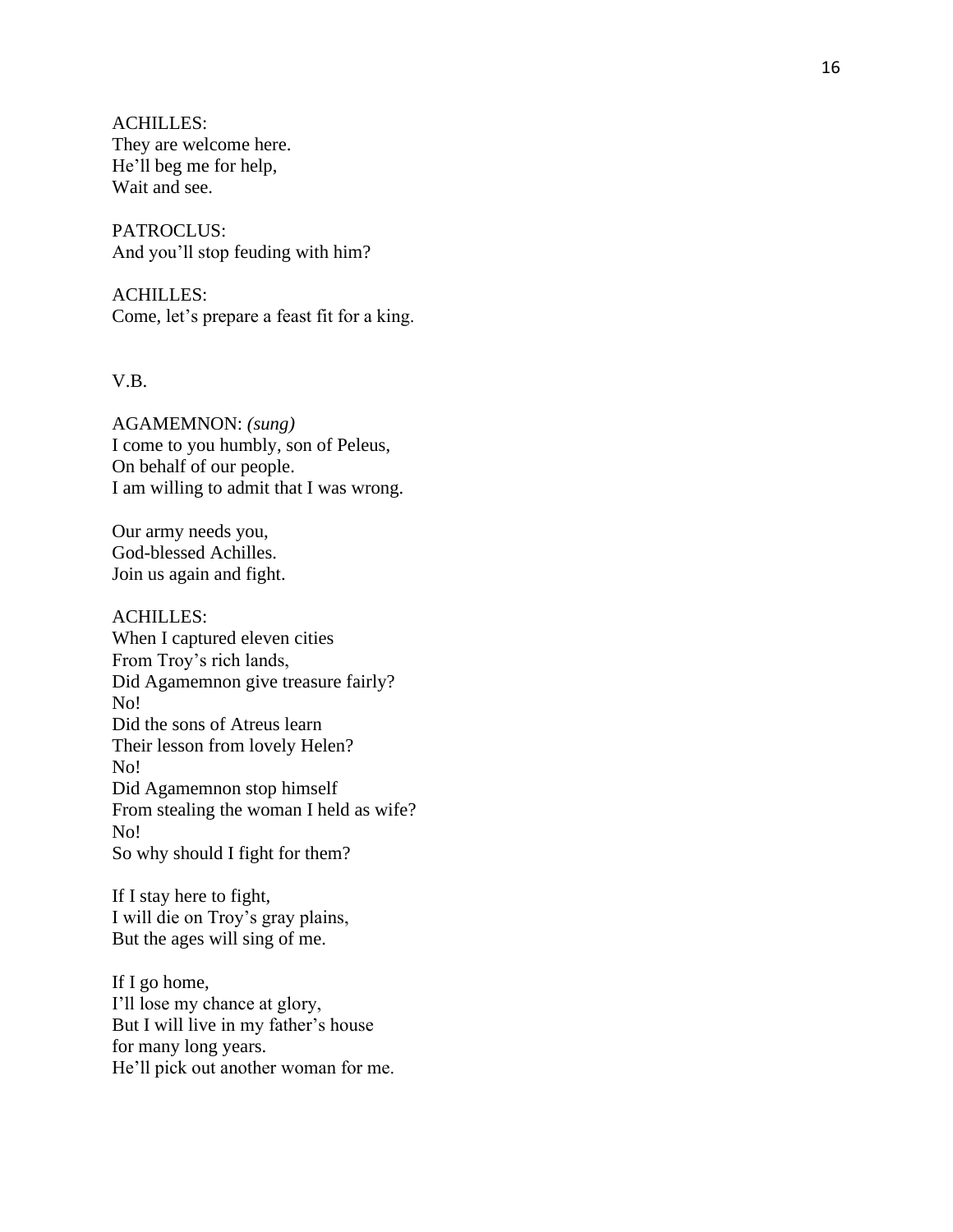I would rather live an obscure life and be happy Than die and be honored. In the morning, I will leave you and go home.

## V.C.

NESTOR: *(recit)*  Achilles, dear child, Will you truly leave?

## ACHILLES:

Yes. Nestor, I will not force you To go with us. But if you want to return Back to our home, There is a place for you on my ship.

NESTOR: *(sung)*  I will tell you of this deed As I heard it long ago. The great hero Meleager!

His city needed help To save them from outside invaders. But he had been angered And would not assist, Only lying apart with his wife, Cleopatra.

His people, his family, his priests All begged him But still he would not lend aid.

When all was almost lost And the invaders were at the gates, Who then asked? – Cleopatra. She wept and pleaded And moved his heart. Clever, lovely Cleopatra.

Meleager fought and saved his city , But his people had lost all their love for him.

*(recit)*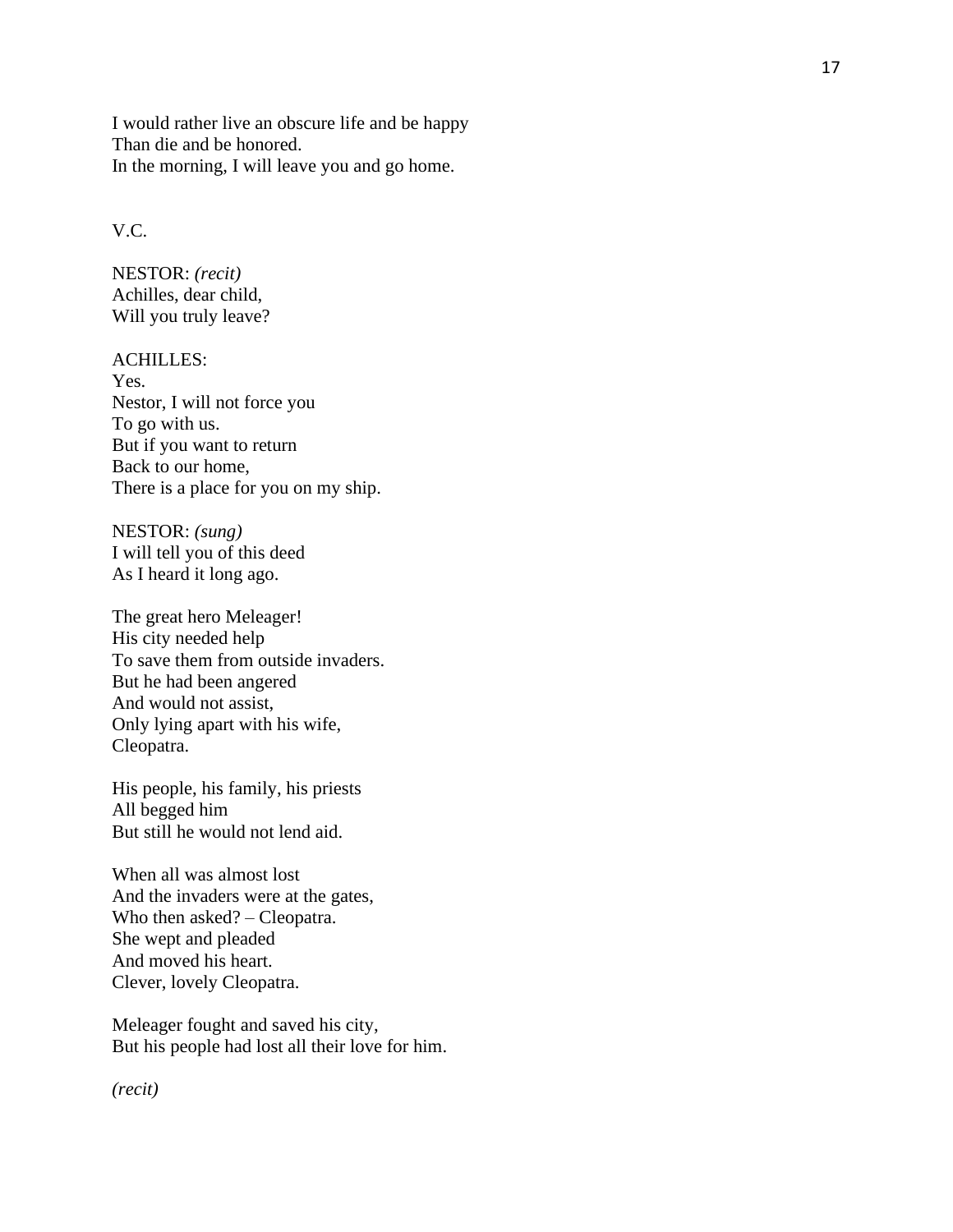Dear Achilles, Don't follow Meleager's path. Better to join us again now. If not, your honor among men will be lost.

#### ACHILLES:

I don't care about honor. Zeus is the only one Who will judge me. I have already made my decision – Don't think that you can change my mind. I will warn you not to anger me.

MENELAUS: Let's go – he has turned his back On friendship or righteousness.

ACHILLES: Have I? Was it friendship or righteousness What you did to me? Tell the others what I have said And see how quickly they leave you too.

AGAMEMNON: We have overstayed our welcome here. Son of Peleus.

ACHILLES: Son of Atreus.

PATROCLUS: Nestor, old father, Will you go home with us tomorrow?

NESTOR: I will not. Think on what I have said, Patroclus.

Act One, Scene Six VI.A.

STORYTELLER 1: *(recit)*  In the middle of the night, The Trojans pulled a daring move.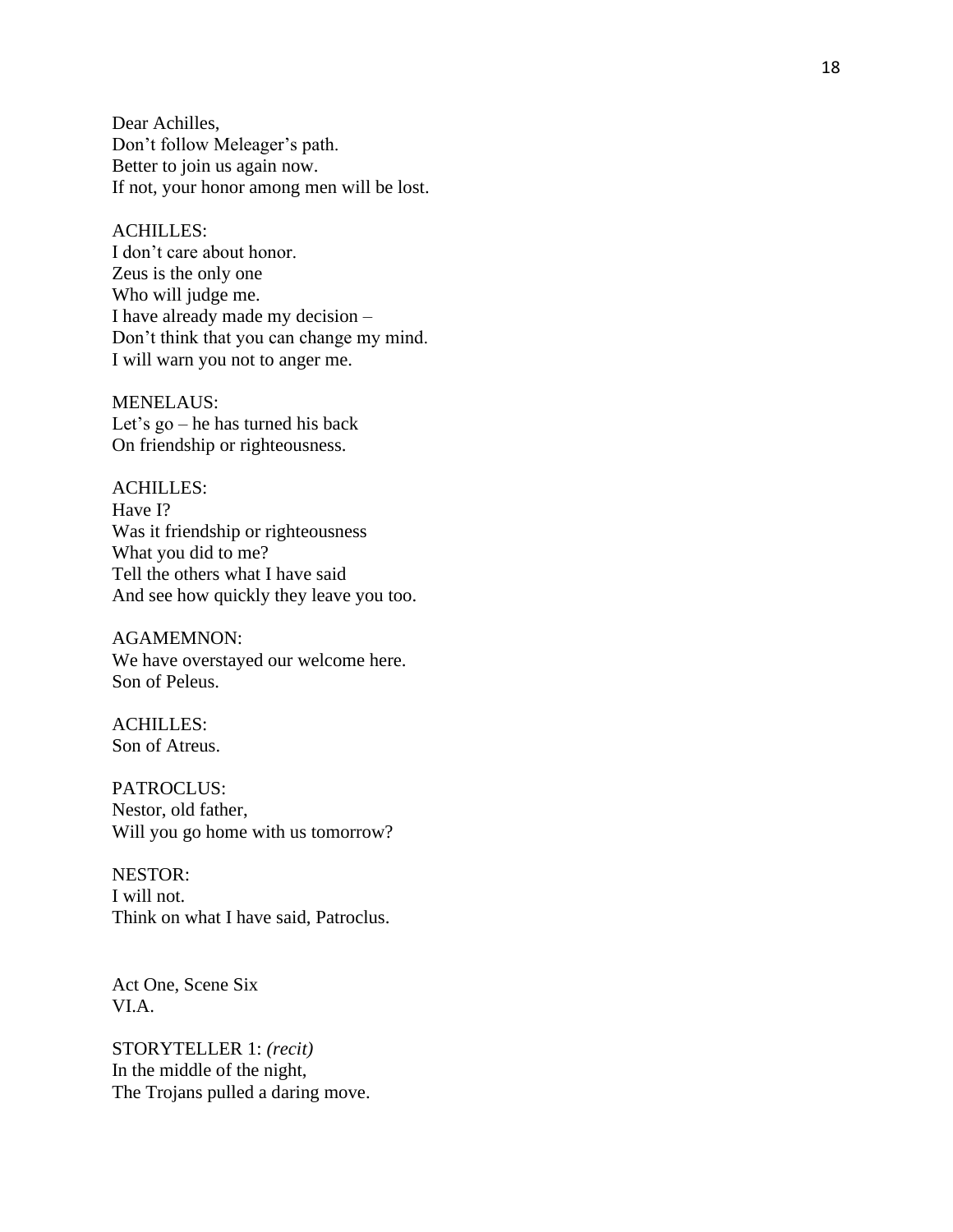They stormed the Achaean ships –

STORYTELLER 2: The ones that had brought them here And would, gods willing, Bring them home again.

STORYTELLER 3: Now these ships were burning And the men they had carried Shouting in a panic.

STORYTELLER 1: Agamemnon, son of Atreus, Rode quickly to each camp, Prodded each leader with fighting words – Calling them to battle On their honor, On the names of their fathers.

STORYTELLER 2: It worked, and the Achaeans drew together. Agamemnon is the leader of men for a reason.

STORYTELLER 3: But even so, The Achaeans were dying And desperate. Burning ships lit up the night.

VI.B.

*(Achilles' tent.)*

*Patroclus enters.* 

ACHILLES: *(recit)*  Good, you're finally back.

PATROCLUS: Achilles.

ACHILLES: *(recit)* Why are you crying Like a little child?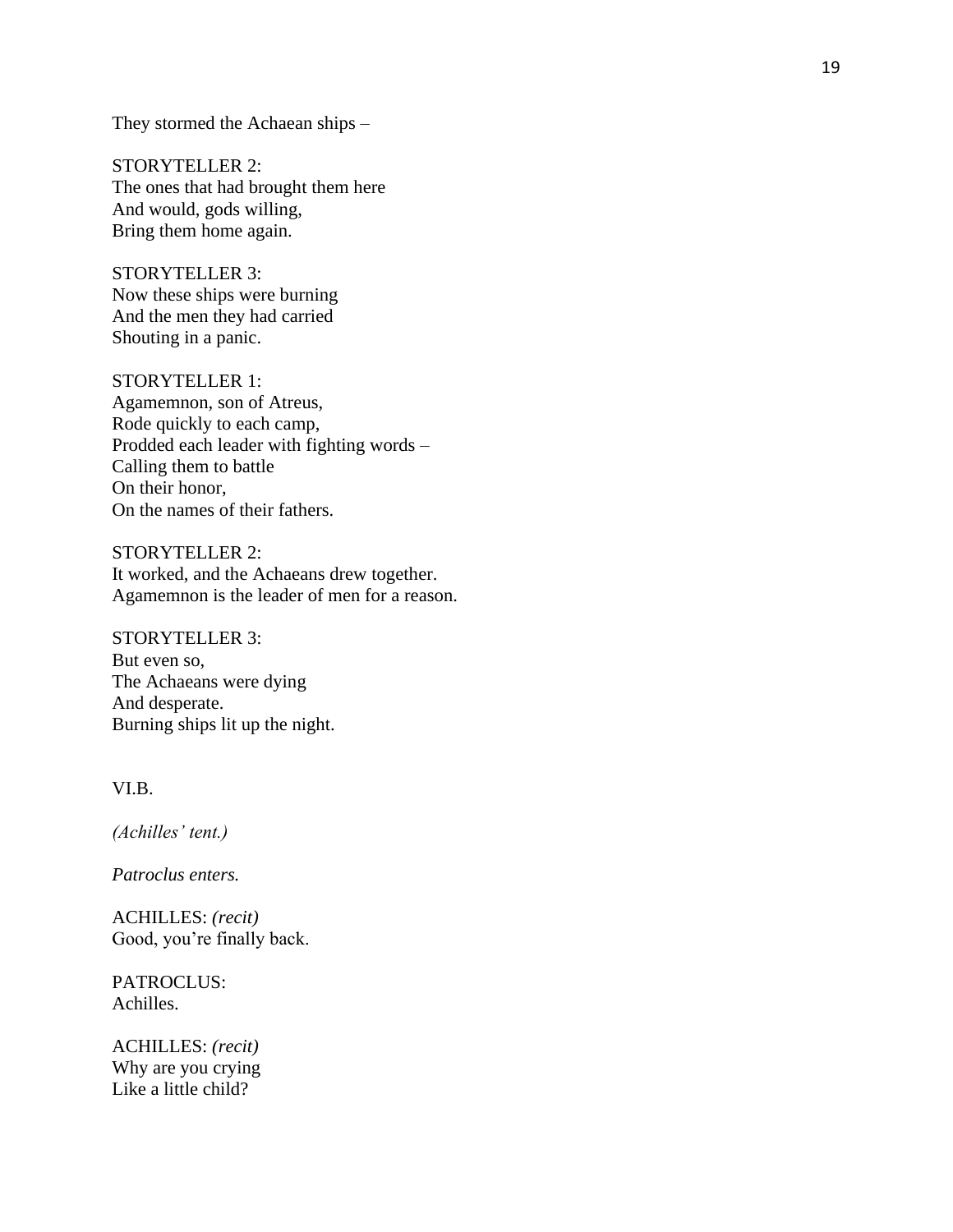PATROCLUS: Achilles.

ACHILLES: *(recit)* Don't tell me You grieve for the Achaeans?

PATROCLUS: *(sung)* Nestor's son died today. Achilles.

I am begging you, Son of Peleus, Greatest of our people. Help them.

You might as well have been born From the rocks and the oceans, So massive and uncaring is your rage. I am not godlike or destined for greatness But I can't sit and watch them die.

Even if there is a prophecy Of death that you're afraid of, I will hold it back From you.

Dress me in your armor, Let me lead the ranks. I am begging you. Help them. Help them.

ACHILLES: *(recit)*  Why do you ask me for this? I'm not cowering – I swore that I would not give up My rage with Agamemnon!

But you're asking me…

PATROCLUS: *(sung)*  Dress me in your armor, Let me lead the ranks. We must help them.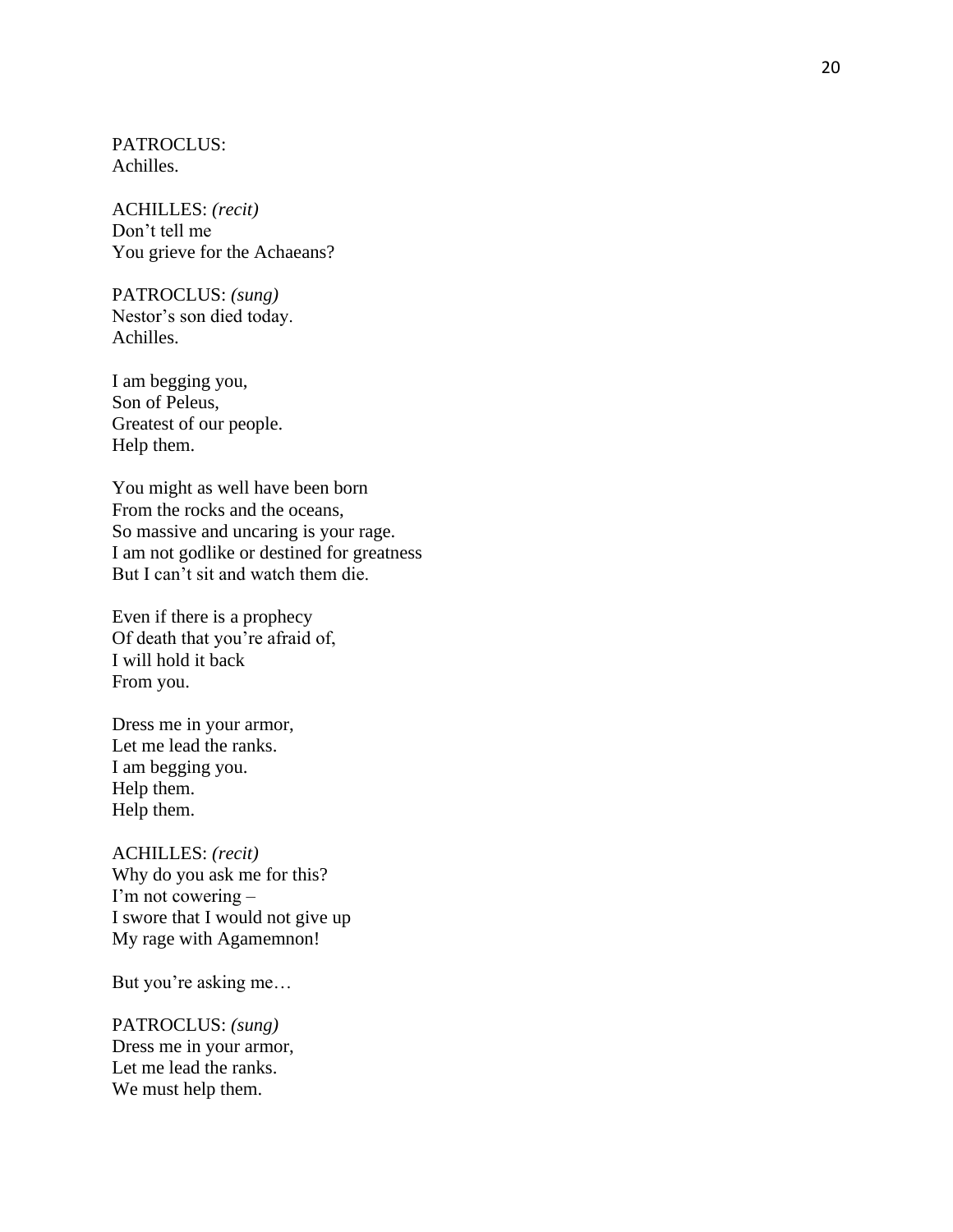I am begging you.

ACHILLES: … Get up.

Rouse our men. Wear my armor. Go and win glory for our people, But Patroclus! Listen closely. Do not attempt to take Troy.

Only drive the Trojans back From our ships tonight. No matter what god seizes you, Save some glory for the rest of us!

You and I will watch those towers fall Beneath our swords together. But not tonight.

PATROCLUS: *(recit)*  I understand.

## VI.C.

*Achilles helps Patroclus dress in his armor while the other men fight and sing.*

MEN (CHORUS): *(sung)*  Slaughtered, Roaring, Driven like animals Back to our camp.

The man who just died Was a carpenter's son. That one, a servant's. That one, a king's.

I share a tent With my brother beside me. A spear just crushed through his head.

Oh gods above us, You see everything.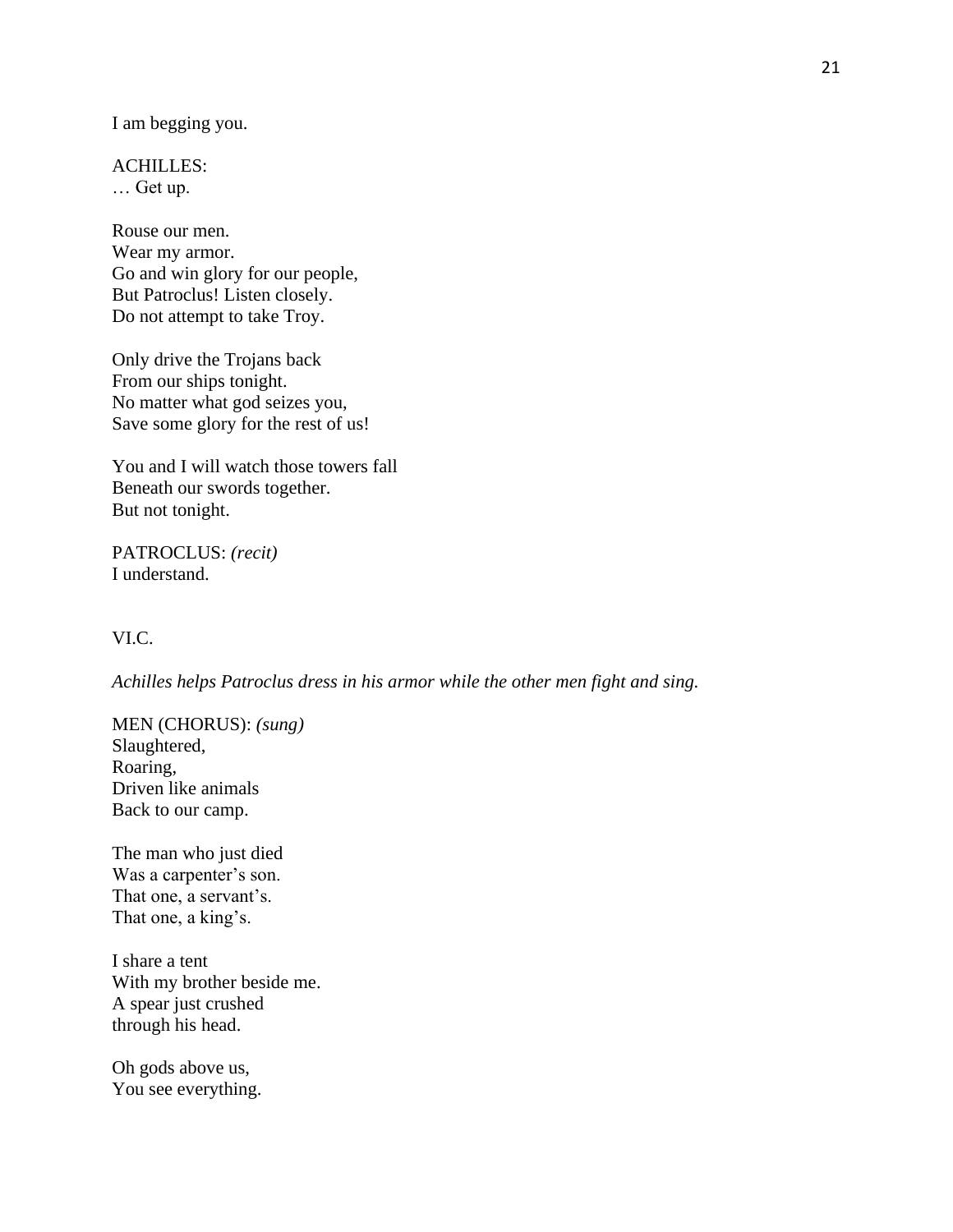We might die today. Please let my death be quick.

ACHILLES: Warriors! The battle you want is here – Go and fight the Trojans!

STORYTELLERS: Patroclus emerged like a god in Achilles' shining armor, Their men fresh and ready for battle.

The cry went up around the field As the Achaeans recognized:

MEN: Achilles, son of Peleus!

STORYTELLERS: And Patroclus, Son of Menoetius, Did not correct them. Instead he hit one of the Trojan generals With his great spear, Cutting him down instantly.

Relief swept through the Achaean army. Fear swept through the Trojans. The real Achilles, alone in his tent, Prayed for Patroclus' safe return.

AGAMEMNON: Achilles and his men have joined us! Achaeans, bolster your courage – We won't die today!

HECTOR: Why are you retreating?! Any Trojan who runs away now, I'll kill him myself!

STORYTELLERS: *(recit)*  The battle broke out again. This time, the advantage was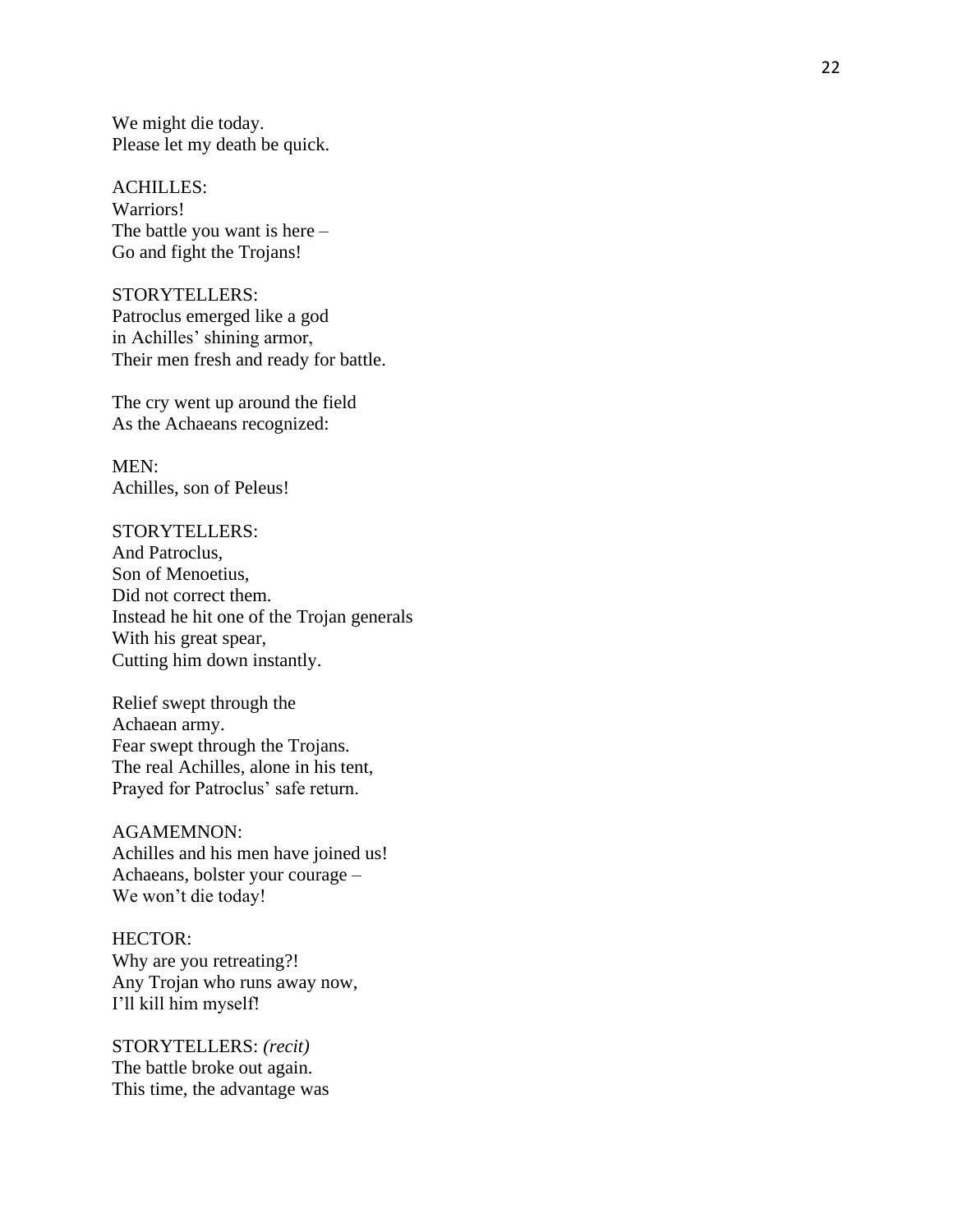Firmly on the Achaean side.

*They fight. Music.*

STORYTELLERS: Patroclus pushed the Trojans back To the base of their city walls.

Blood and battle-frenzy Ringing in his ears, Patroclus tried once – Twice – Three times – To scale the walls of Troy. The Achaeans pounded on the base. But each time, Patroclus was thrown down.

He tried a fourth time and fell, Harder, Back into the cluster of men Grappling with each other. And his helmet fell off.

That shining armor Had been made to fit Achilles. Now, Patroclus stumbled – Distracted, he tried to fix it, To keep it on his body.

The Trojans Descended upon him Like a hailstorm And began to tear it off him.

MEN: Godlike Achilles, He bleeds. A man like any other.

*Patroclus is mobbed and begins taking heavy wounds. A spear stabs his thigh – another one stabs his back. He drops his shield.* 

PATROCLUS: If I stay in this battle, I won't survive. Get back to the Achaean line!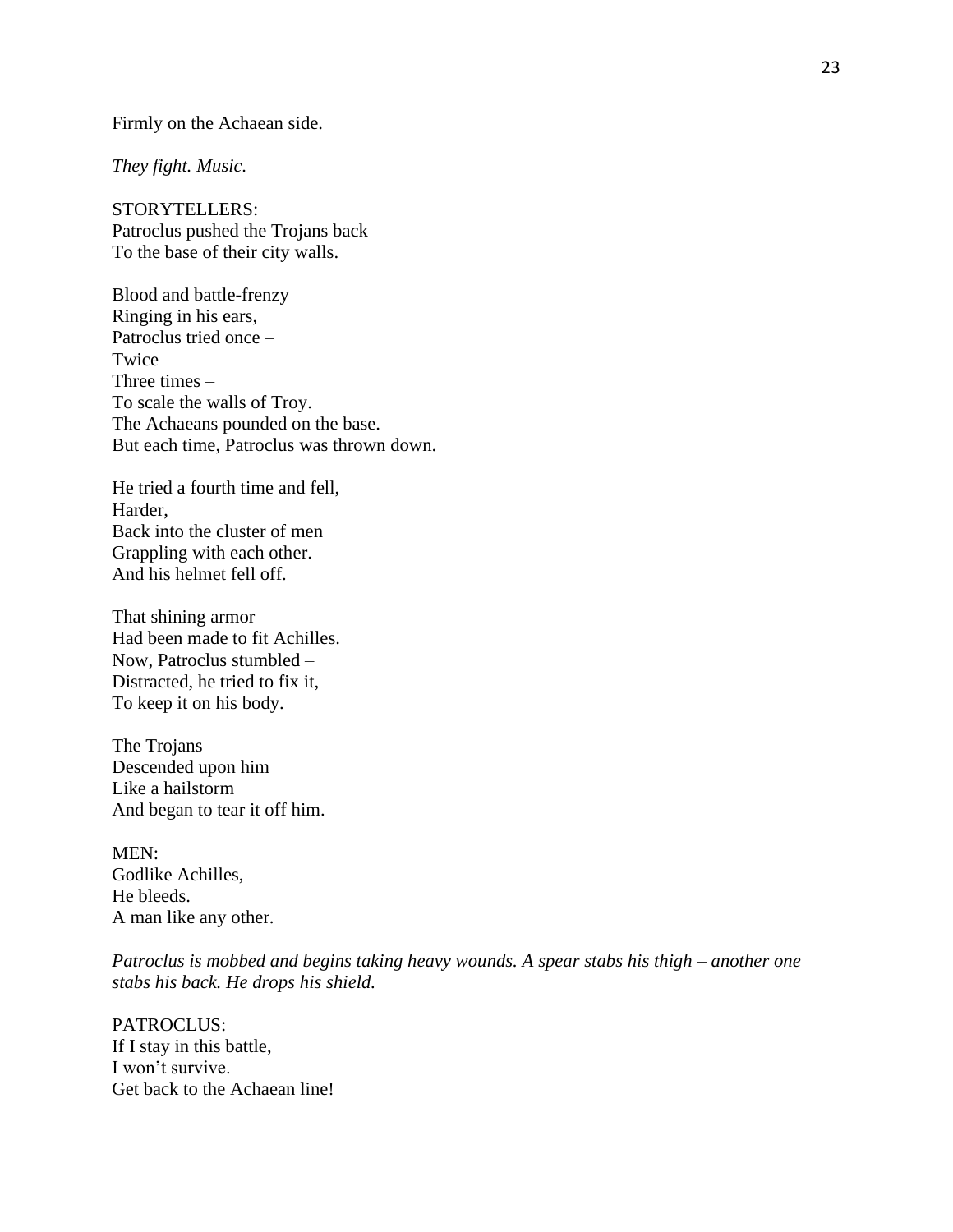Why am I so far forward? Achilles warned me about this.

#### STORYTELLERS:

If he could get back to the line, If he could get back to his people, Maybe he could escape the death Calling his name.

Mighty Hector Saw his chance – Shoved his spear into Patroclus, Impaled him through his stomach. The point of the spear emerged from his back.

*The armies freeze. A beat of horror.*

## HECTOR:

Did you think that Troy would fall today? Did you think you'd be the one to ruin us? You will not capture our wives and kill our children – Not while I live to turn this fate Away from their doors.

Did Achilles order you to kill me? Fool.

PATROCLUS: Hector. Boast if you want to. You haven't killed me. The gods did. You merely Finished me off.

You won't Live long. For this, I see Your Fate. You Will die By the Hands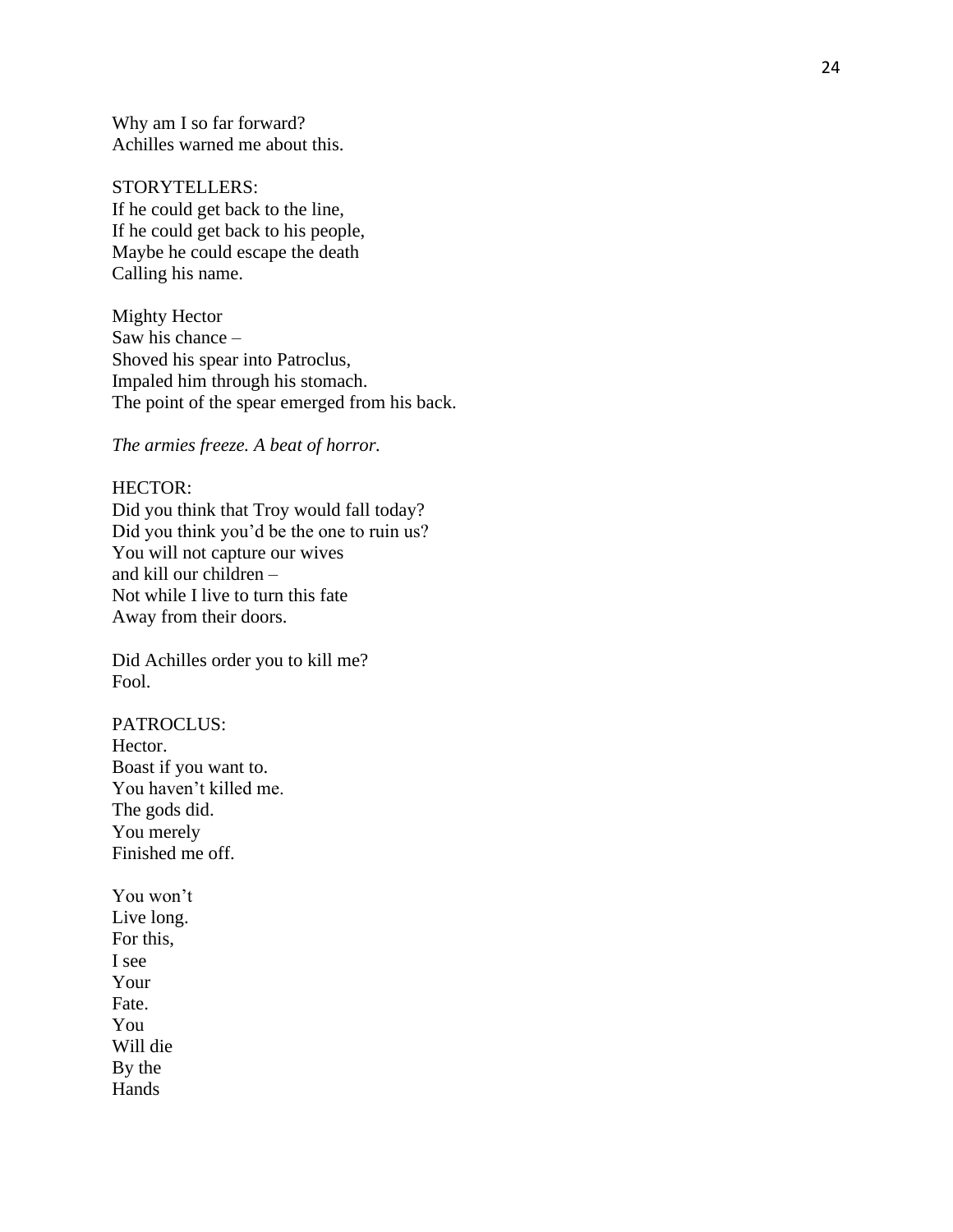Of Achilles.

STORYTELLERS: He couldn't speak anymore. Death claimed him And set his soul free, O great-hearted Patroclus.

HECTOR: *(recit)*  Dying men always say such things. Perhaps I will kill Achilles first.

STORYTELLERS: You mean, before he kills you?

*Hector looks at them, his dread rising, then turns away. He takes his spear out of Patroclus' body.*

VI.D.

MENELAUS: Patroclus is dead! Achaeans, to me!

TROJAN MEN: His body And armor Belong to us!

MENELAUS: Come and fight me for it, then! No one gets past me.

*Fighting breaks out again.* 

MENELAUS: Come guard the body! Leave the armor – It's lost to Hector!

MEN: Leave the armor, Give me the armor, Leave the body,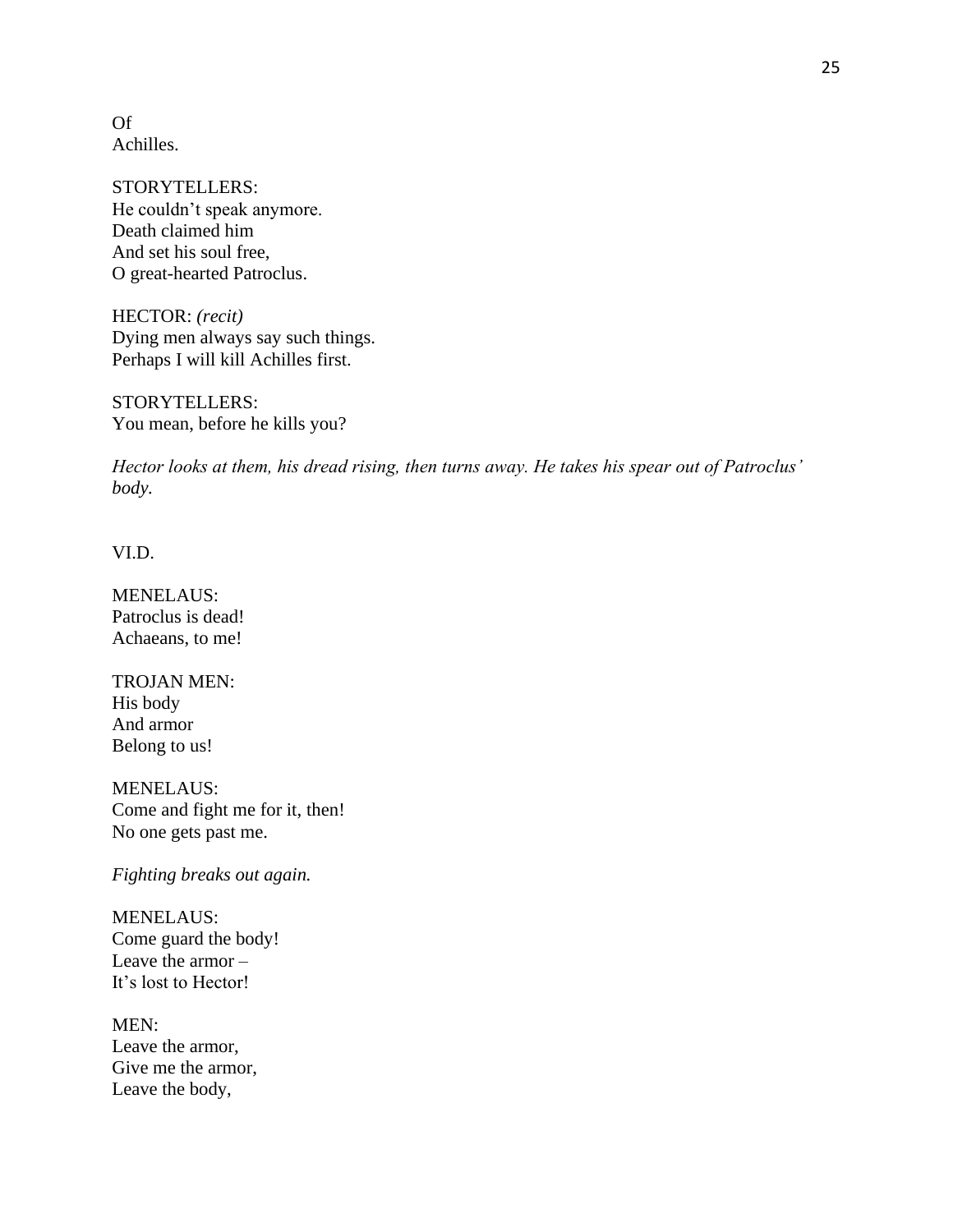Give it to me! Let it rot, Let us tear it, Let us stand and protect it from harm!

## VI.E.

MENELAUS: *(recit)*  Where's my brother?

AGAMEMNON: I'm here! I'll help you carry it.

## STORYTELLERS:

The two sons of Atreus Swiftly carried the corpse free From the battle, Back into camp, Over to the ships, And set it down gently On the ground. A last service to their comrade Patroclus.

*(Achilles enters.)* 

STORYTELLERS: And they realized, After all this time, No one had thought to tell Achilles.

ACHILLES:

## ACHILLES:

# ACHILLES:

[END OF ACT ONE]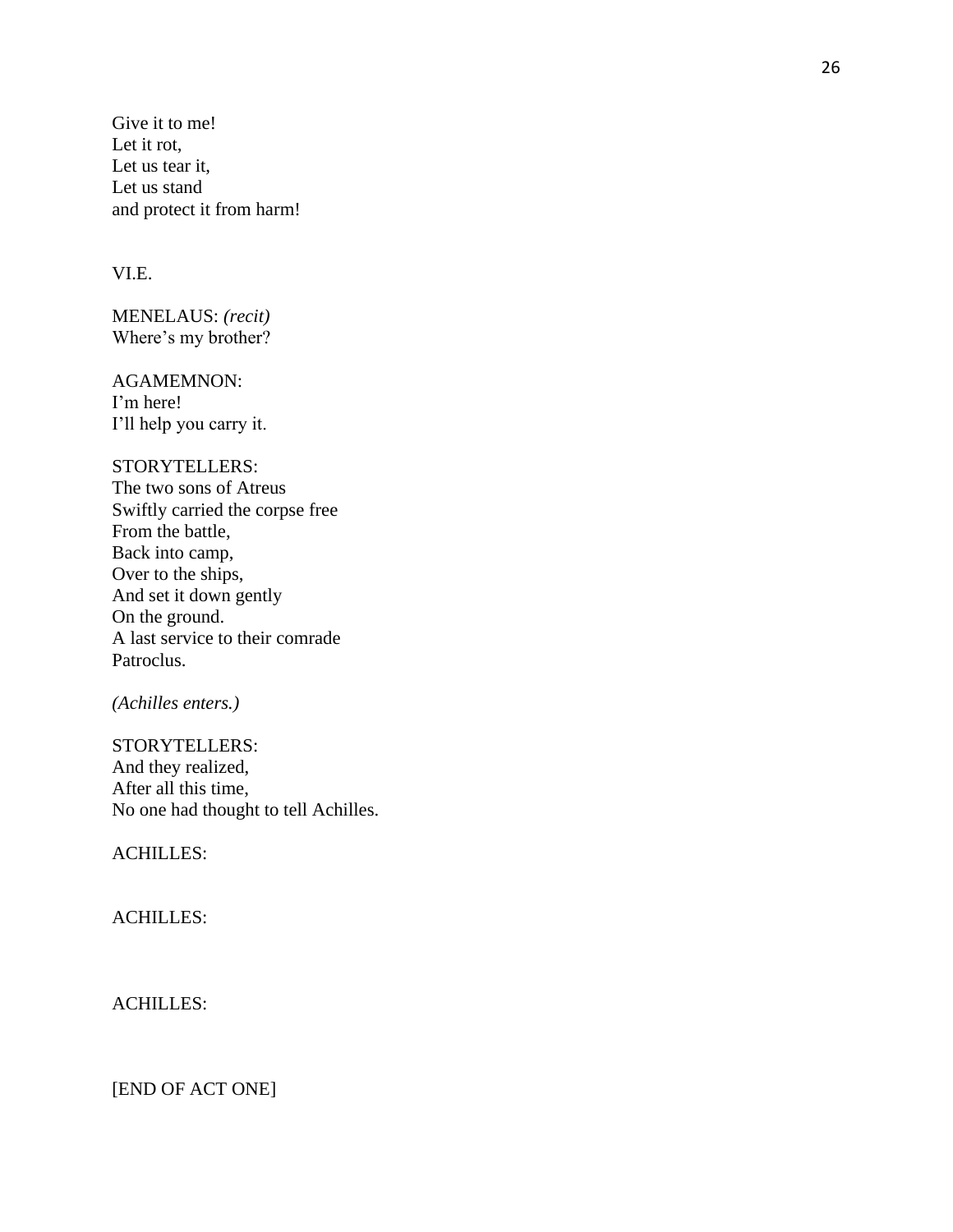Act Two, Scene 1 VII.A.

*All women onstage together as Achaean slaves. Patroclus' dead body lies in the middle.* 

*Briseis enters.* 

STORYTELLER 1: *(recit)*  Briseis, you're late. Where have you been?

BRISEIS: In Agamemnon's tent, Watching him watch me.

STORYTELLER 2: He's sent you back now?

BRISEIS: Yes. But not fast enough.

STORYTELLER 3: We should begin. It's time to wash the body And prepare it for Burial rites.

WOMEN (CHORUS): *(sung)*  May your soul find rest In the fields of fallen heroes. May your ashes find their place In the hollows of the earth. May you sleep evermore, All your pain left behind you. Be at peace. Be at peace.

May your soul find rest In the fields of fallen heroes. May your ashes find their place In the hollows of the earth. May you sleep evermore, All your pain left behind you.

BRISEIS: Oh, Patroclus.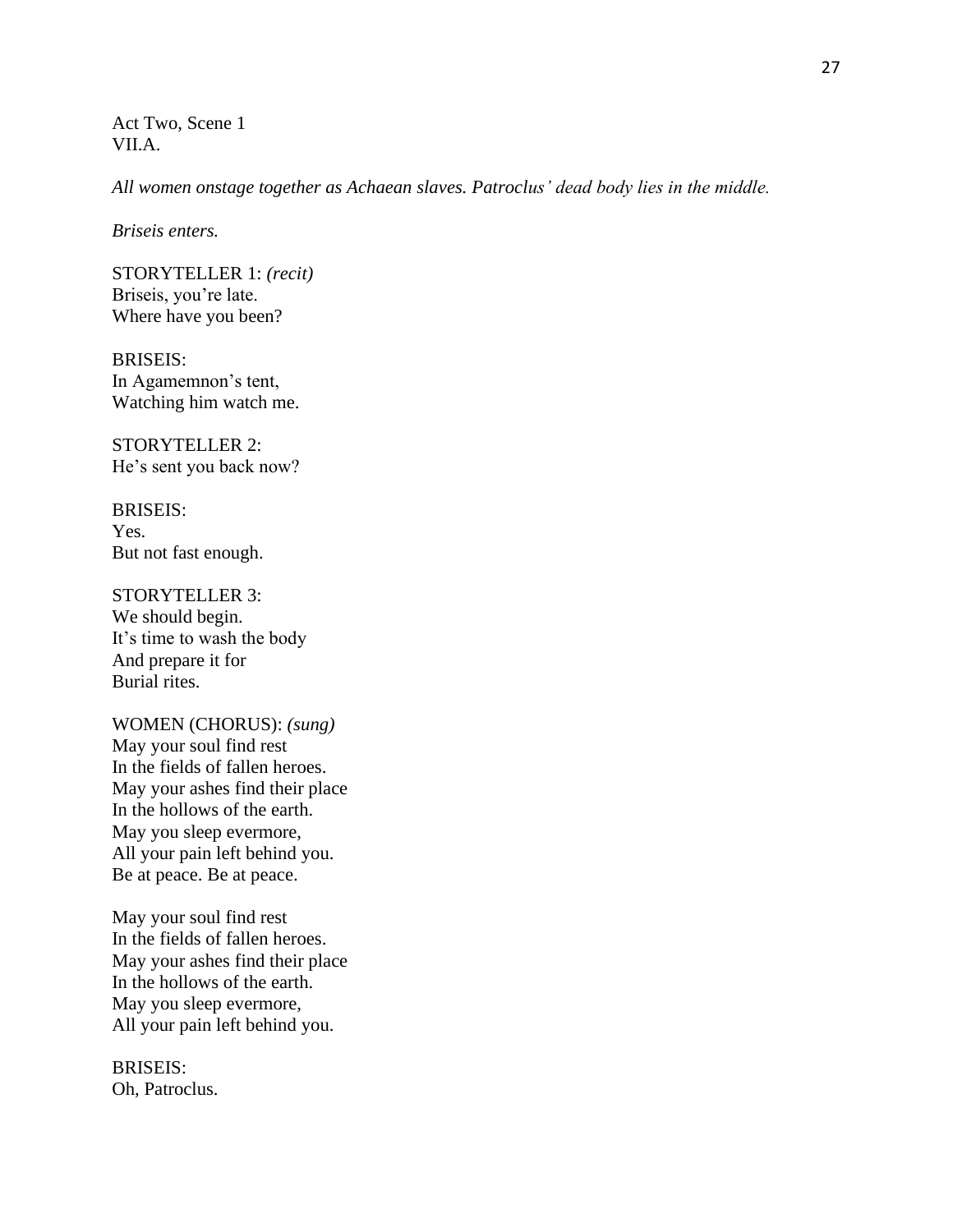Ill -fated friend. You were the only one Who was kind to me When I first was brought To this place.

I know how you spirits must feel. Ripped away from your bodies. Watching in silence and shame.

When I die, Will women sing songs for me? Will they cry and pray Over my corpse? Or will my name Be forgotten, My body thrown away? Remembrance is a privilege For heroes – not for me.

WOMEN: May your soul find rest. May your / (soul find rest.)

BRISEIS: Oh, Patroclus. This slave pities you. To die so far from home.

WOMEN: May you sleep evermore, All your pain, All your pain,  $All -$ 

BRISEIS: If we cry for ourselves we get beaten. But at least I can cry For you!

Let me scream, Let me bite, Let me rip my skin away.

My name is Briseis.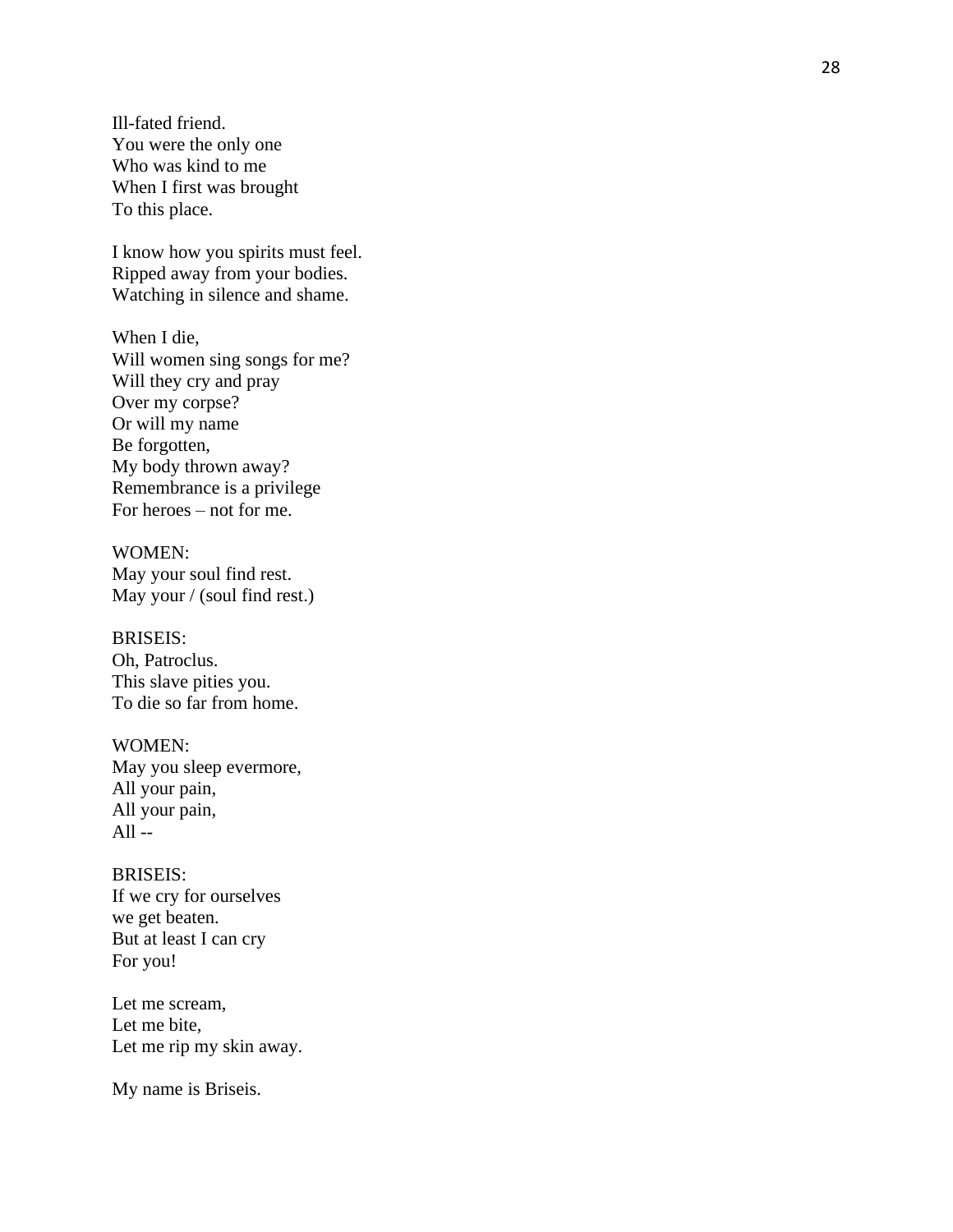My name is Briseis. I'm crying for my friend. This is how Briseis mourns.

### VII.B.

*The Women continue humming their funeral hymn. Achilles enters.* 

ACHILLES: *(recit)*  What are you doing? Get away from him!

BRISEIS: We're only Washing the body. Preparing for the funeral.

ACHILLES: Stop, You can't – You can't change his smell, his – Don't do that anymore!

*The women exit. Briseis stays.* 

*(The Storytellers pick up their work and move back to their usual spots on stage.)* 

BRISEIS: Achilles, lord, We have to honor him correctly.

### ACHILLES:

I don't want you to touch him! How can I let fire eat him, Reduce him to nothing? I thought you of all people Would understand.

BRISEIS: You won't bury him? You'll make him rot in the air?

ACHILLES: Enough.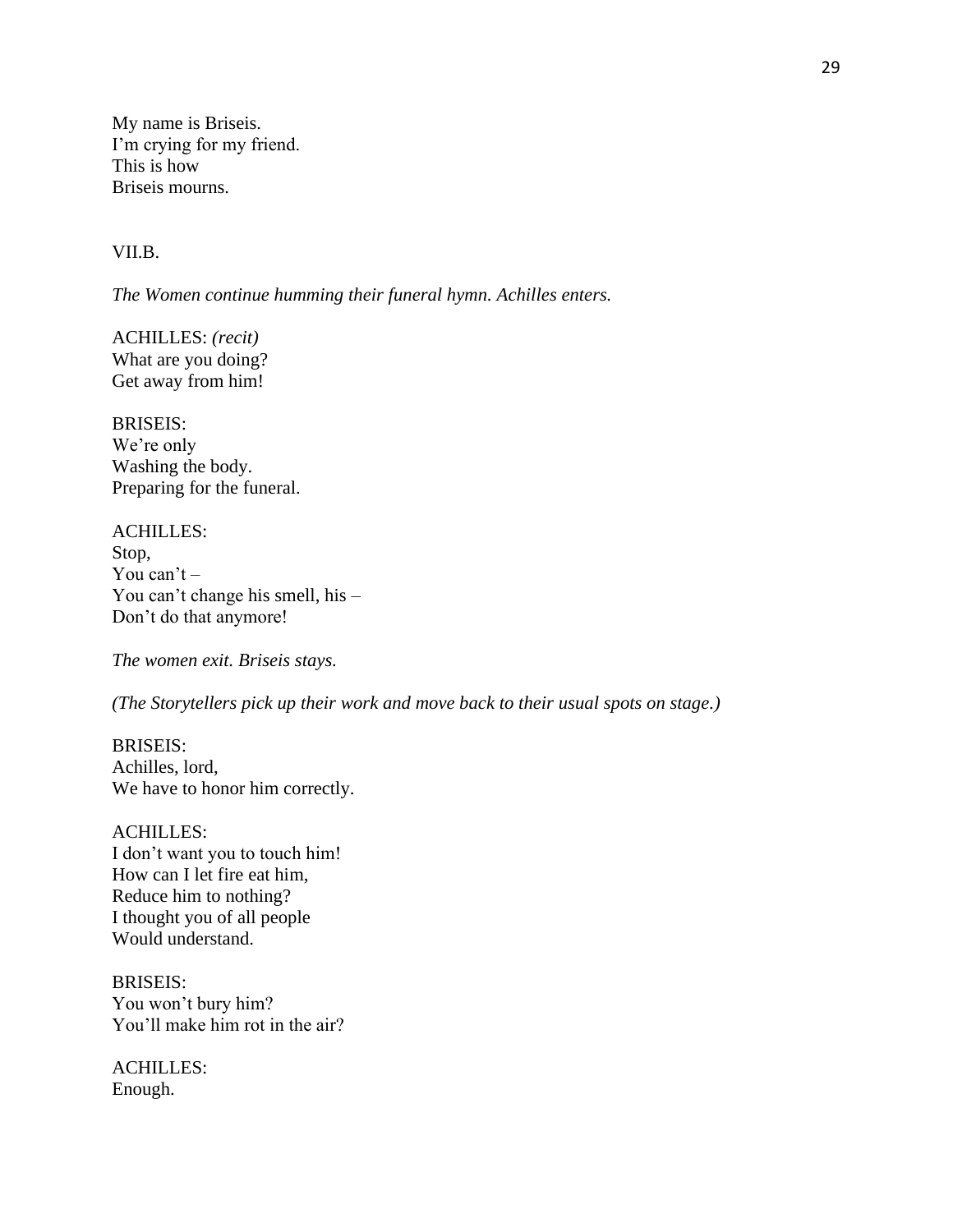BRISEIS: *(sung)*  You are selfish. You will damn him. While you keep him here He cannot rest. Give him his proper rites.

ACHILLES: *(recit)*  I said, enough!

I should have let Agamemnon Keep you.

*He exits.* 

BRISEIS: You should have killed me When you burned my village to the ground.

*She exits.* 

VII.C.

*Menelaus enters.* 

STORYTELLER 2: What is he doing?

STORYTELLER 3: Pacing, Worrying, Thinking about his absent wife.

MENELAUS: *(recit)*  You women, sing A story to me?

STORYTELLER 1: Son of Atreus, What kind of story would you like?

MENELAUS: I don't know. Something fitting for a man.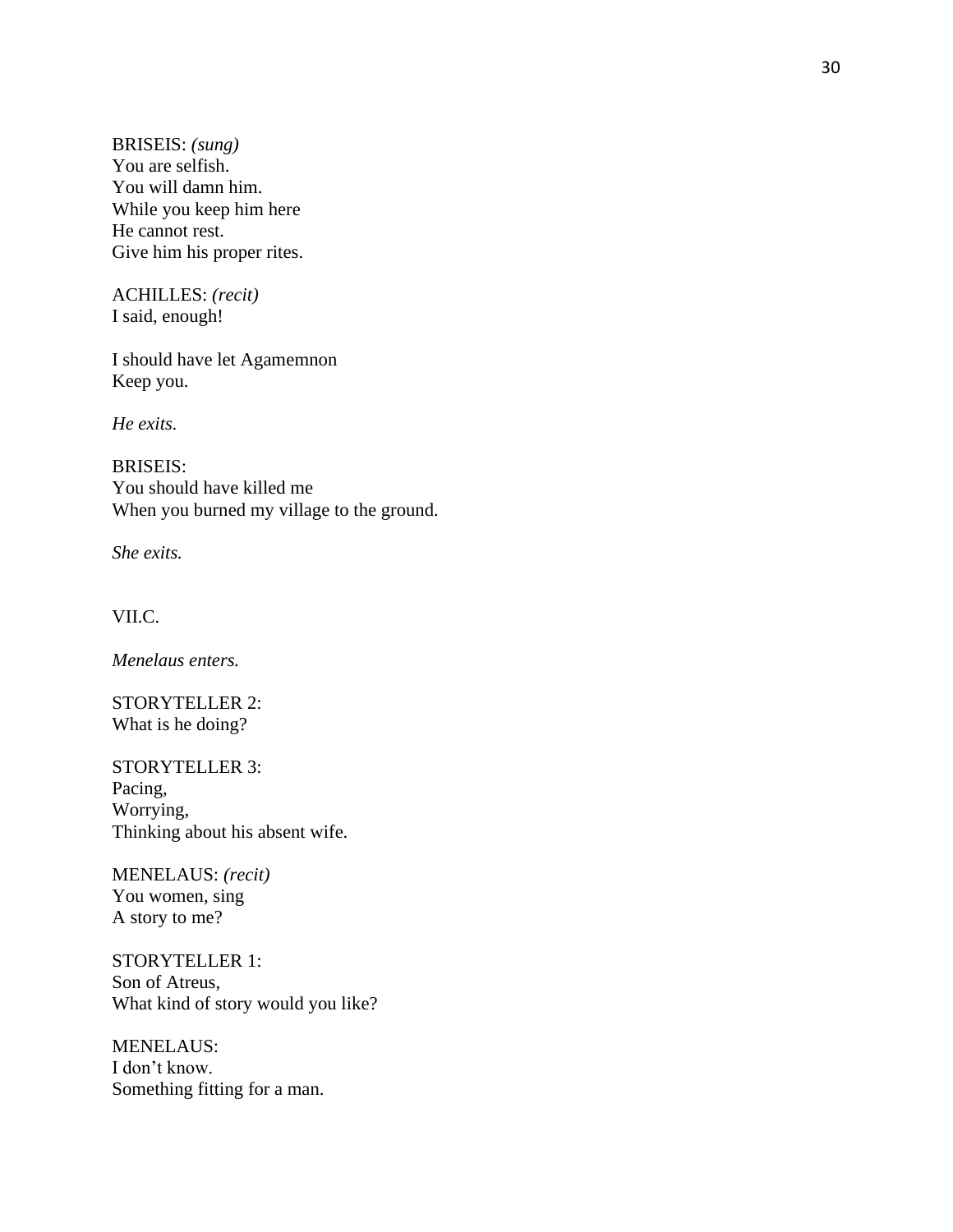For a king.

STORYTELLERS: *(sung)*  Perseus slaying the Medusa.

She was beautiful and deadly, One sister of three. When men looked upon her They would die.

Brave young Perseus Cut off her head. She cried out And writhed on the floor. From her body came A winged horse, Which Perseus used to fly home.

MENELAUS: *(recit)*  Do all of your stories end in death?

STORYTELLERS: *(sung)*  Perseus freeing Andromeda.

The most beautiful woman In the whole world Was chained to an ocean -side cliff. A sacrifice for a monster.

Perseus, flying, Appeared just in time. He petrified the monster With Medusa's bleeding head. Freed lovely Andromeda from her chains And married her And she fled home with him. They had many children and lived Happily ever after. The end.

MENELAUS: I see. Marriage or death. Marriage or death. Isn't there a third kind of story?

STORYTELLER 1: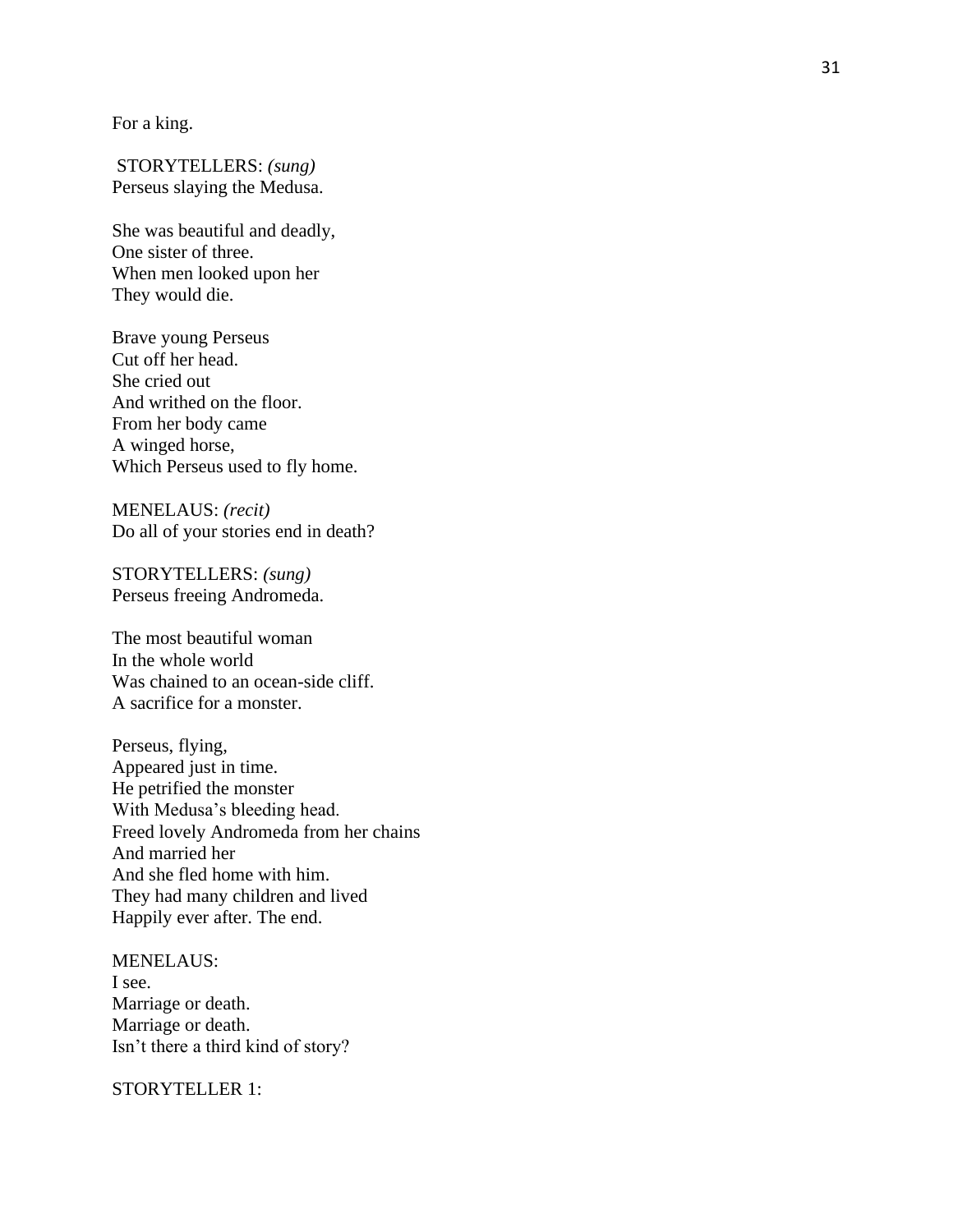Like what?

MENELAUS: Like… Maybe Perseus knew Medusa Before she turned into a monster. Maybe they were friends, almost. She was beautiful. They got along well enough, He had thought.

STORYTELLERS: Perseus has to kill Medusa, Or he won't be able to live Happily and marry Andromeda.

MENELAUS: I know! I know he has to kill her, I know!

I just think There should be a third Type of story.

STORYTELLERS: Son of Atreus, Aren't you writing one right now?

MENELAUS: Can you tell me how it ends? Death Or marriage Or something else?

STORYTELLERS: You're the only one who knows.

Act Two, Scene Two VIII.A.

STORYTELLER 1: Let's check back in with Achilles.

STORYTELLER 2: He's not doing well.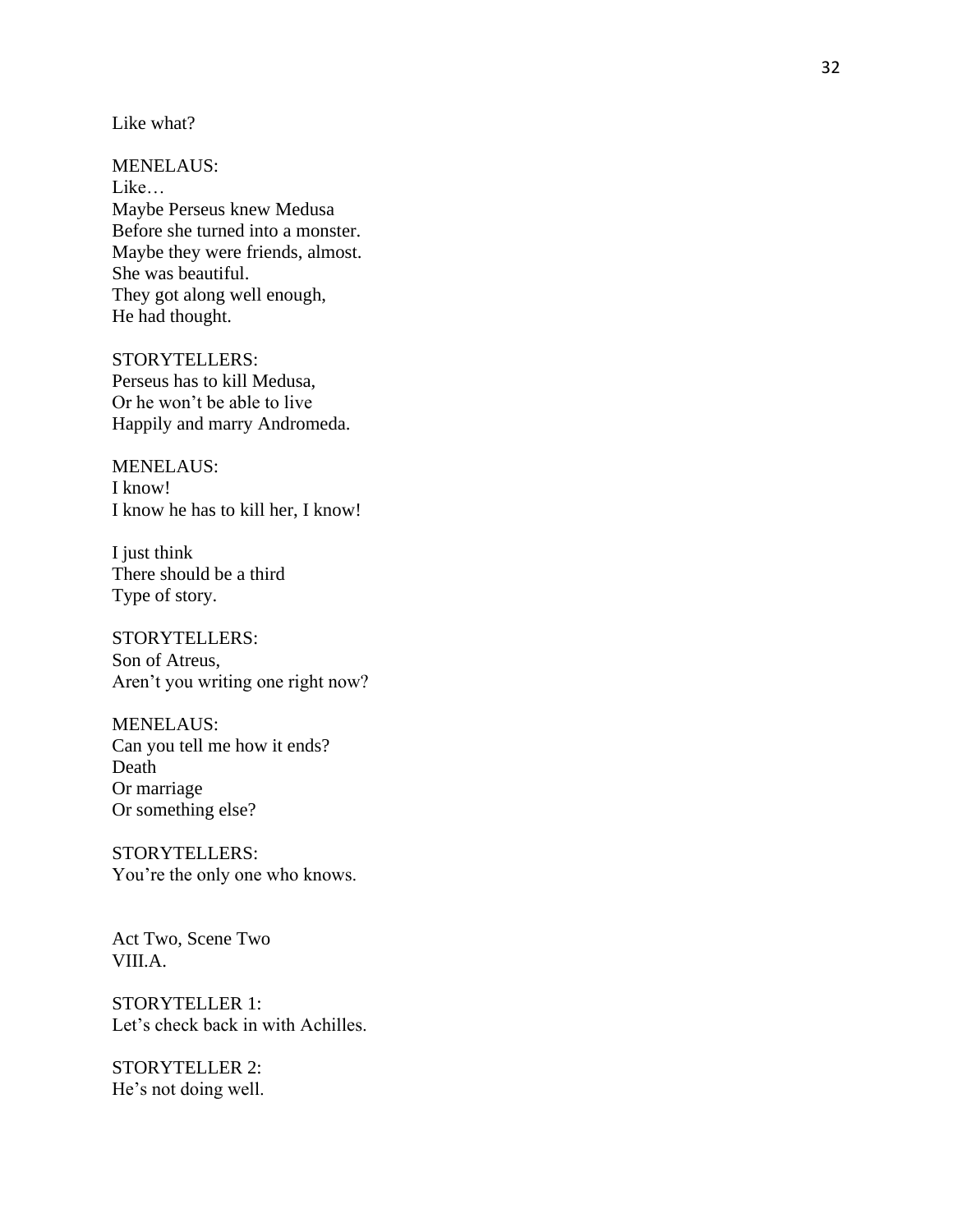STORYTELLER 3: By night he sobs and Embraces a corpse.

By day he slaughters And the plain turns red with blood.

STORYTELLER 1: He killed so many That the flow of gore Almost changed the course Of a nearby river.

STORYTELLER 2: Bloody, sluggish river, Bloody, flooded fields, And in the middle of it all, Bloody, raging Achilles.

STORYTELLERS: Outside the walls of Troy, Hector waited for his death, Gripping his spear with sweating hands.

The rest of the Trojans Watched from inside the walls, But he wouldn't retreat. He had to try.

HECTOR: Lord Zeus, Protect me. Let me kill him And go home.

PRIAM: My son…

ACHILLES: Hector! I will kill you and eat you raw!

*They fight. Music.*

STORYTELLERS: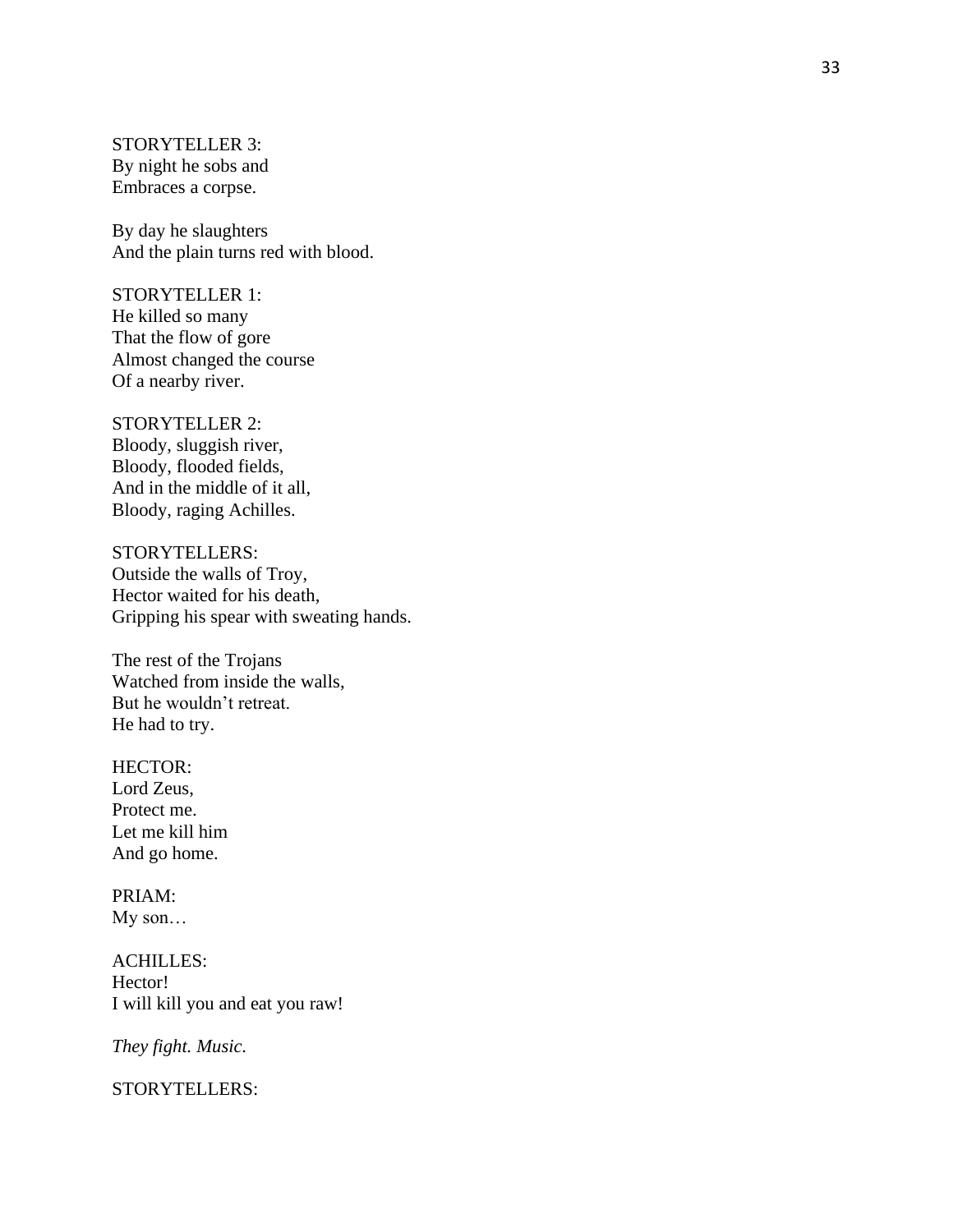Little sister, come quickly To the battle at the walls. They're fighting – Your Hector and that raging Achilles. This will end one way or the other.

ANDROMACHE: I am coming. Gods, protect us!

ACHILLES: Run if you want! I will keep chasing. Don't you know who I am?

STORYTELLERS: Swift, godlike Achilles.

*Hector stops running and faces Achilles. They fight more.* 

ACHILLES: I will leave your body To be eaten by dogs And ghosts And vultures.

HECTOR: Wait –

ACHILLES: Isn't that what you planned For Patroclus, When you took his armor?

HECTOR: Kill me if you can, Son of Peleus. But don't disgrace my body so. It isn't honorable!

ACHILLES: You think you can Beg me! You think you can Speak of honor! The time has passed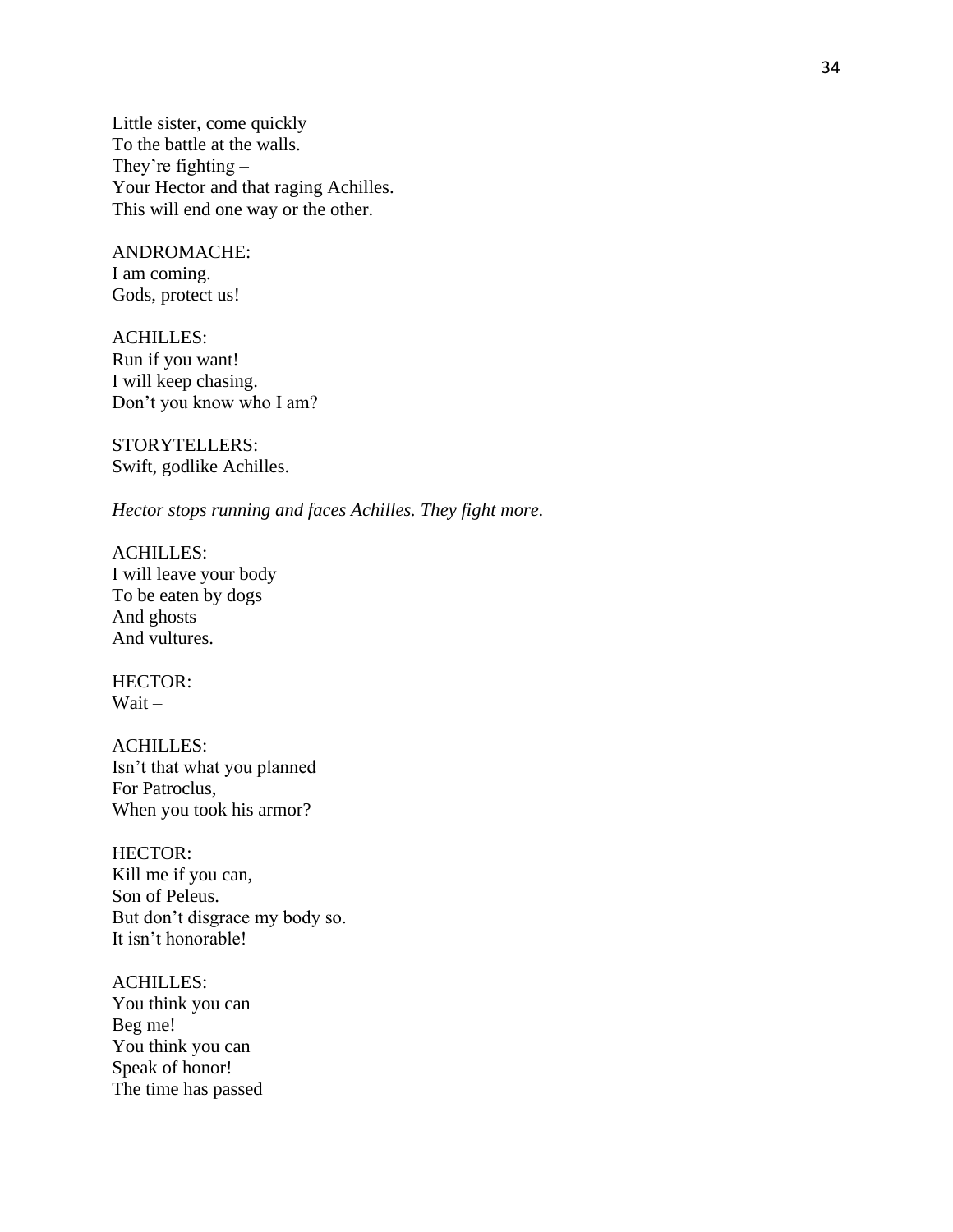For little things like that. There is no agreement Between lions and men.

*His spear lands a blow – wounding Hector deeply.* 

ANDROMACHE: *(not sung, screamed)* NO!

*Hector turns to look at her. The battle music fades – their musical motif plays.* 

*Achilles spears through Hector's body. He falls.*

VIII.B.

STORYTELLERS: Dead! Hector, Strongest of Trojans!

WOMEN (CHORUS): Woe…

HELEN: Hector, my heart mourns for you. You were kind to me, You called me sister. What grief!

WOMEN: What grief!

HELEN: What cruelty!

WOMEN: What grief!

HELEN: Your royal parents, Listen how they cry!

PRIAM and WOMEN: My son!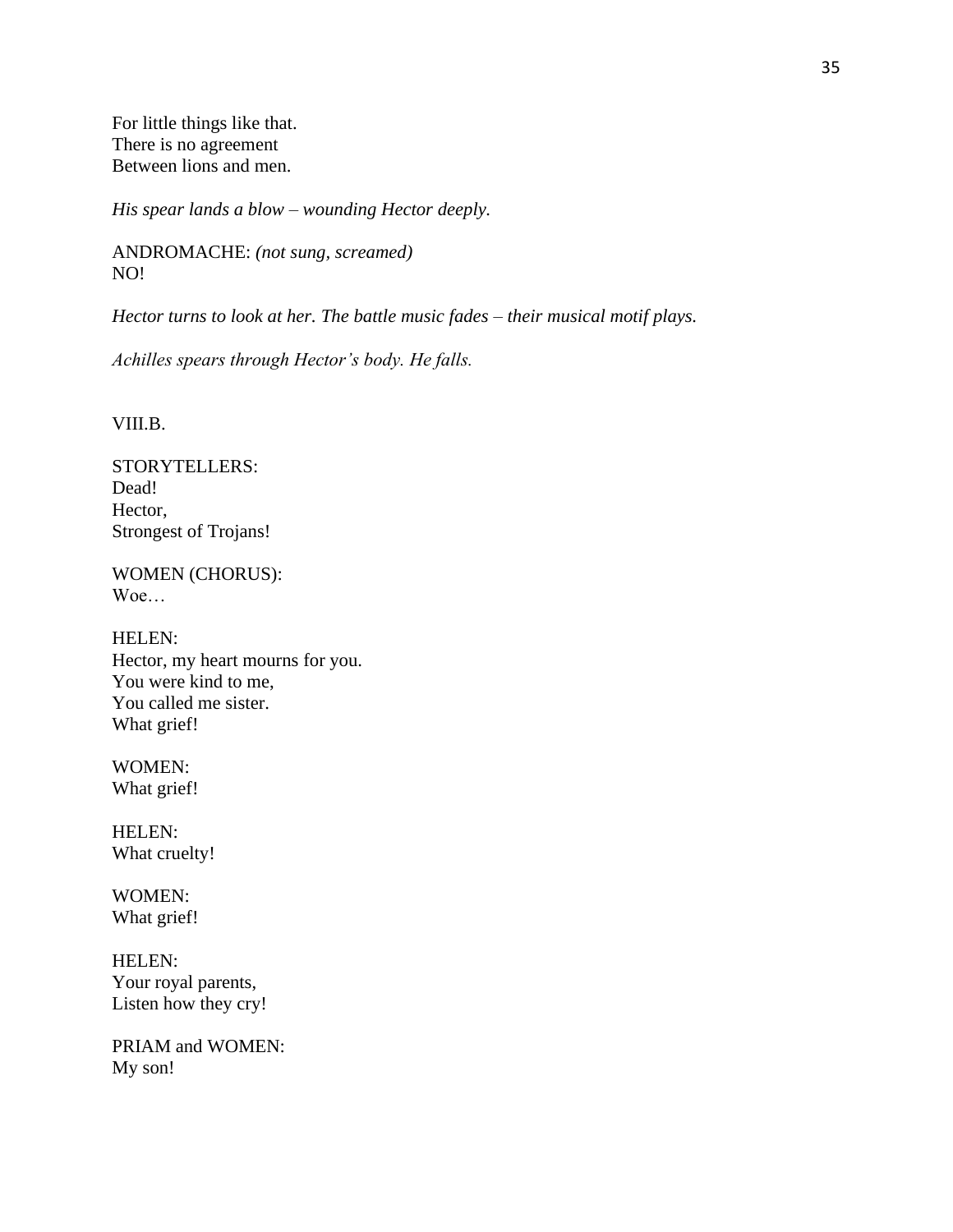ANDROMACHE: I should smother this child. It's a kinder fate than the gods will give him.

Wake up, Astyanax, Pick your head up from my breast. Look at your father! He left us behind!

#### *She throws herself forward and is restrained by the women.*

HELEN: Andromache!

WOMEN: Andromache!

## ANDROMACHE:

Get your hands off me, Helen, Murderer! Or better yet, Keep holding on, And I'll do what no man Has been brave enough to And throw your body over the walls!

# HELEN:

…It won't bring him back.

#### STORYTELLERS:

Wait, look, What is he doing? Raging Achilles, Not satisfied yet.

He's piercing through Hector's ankles. Attaching him To a chariot. Dragging his body Around the walls!

WOMEN: What cruelty! What grief!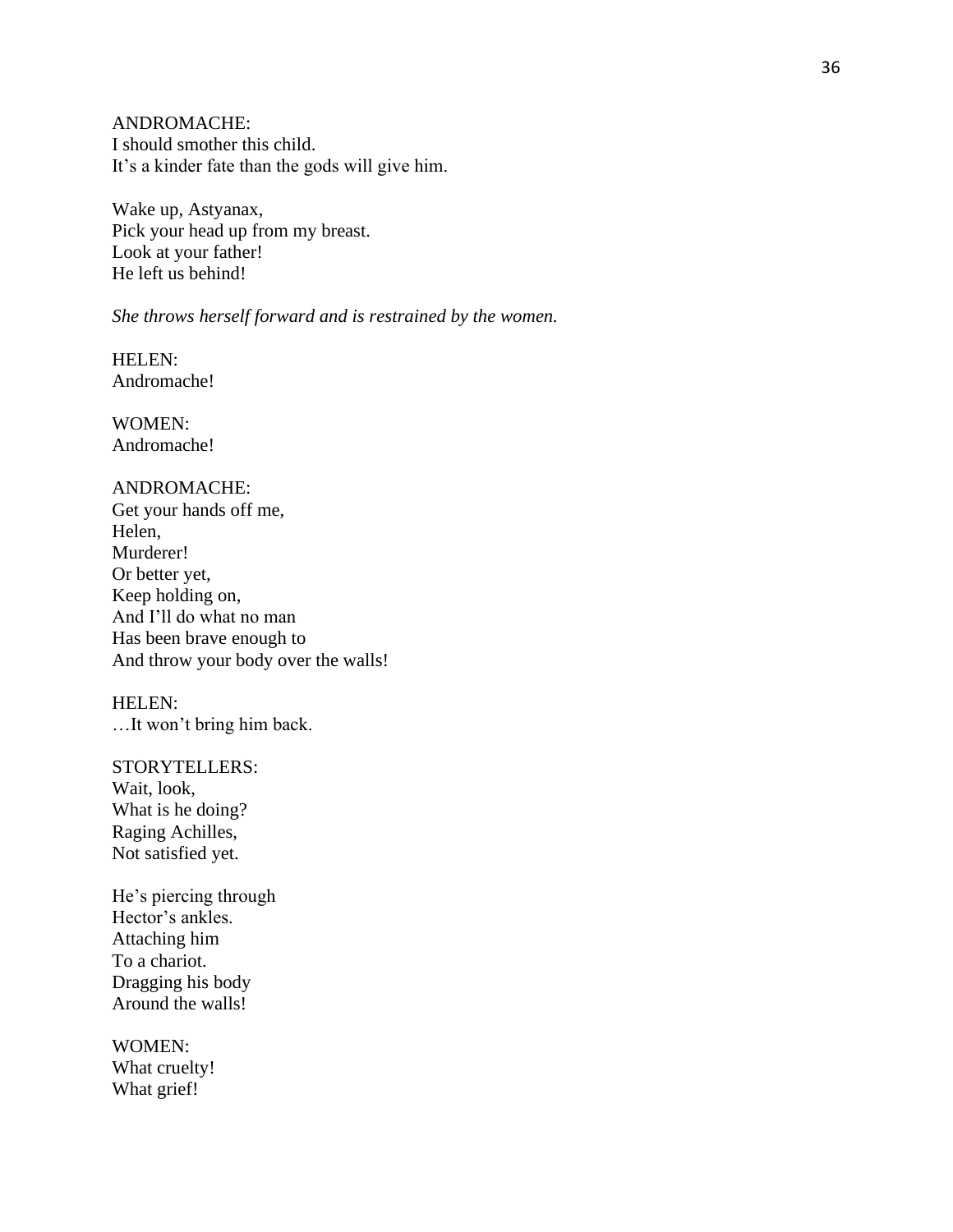WOMEN + PRIAM: My son!

*Music.* 

ANDROMACHE: Hector Hector Hector

Act Two, Scene Three IX.A.

STORYTELLERS: *(recit)*  As he slept that night, Achilles had a dream In which Patroclus Appeared to him.

ACHILLES: It's you!

PATROCLUS + STORYTELLERS: *(sung)*  Achilles, Burn my body. While you keep me here I cannot rest. Give me my proper rites.

ACHILLES: *(recit)*  Don't go. Stay here a little longer. Wait – Let me hold you again!

*He wakes up and reaches out, but finds himself alone.* 

ACHILLES: A dream, That's all it was. Or was it him, Speaking to me once again?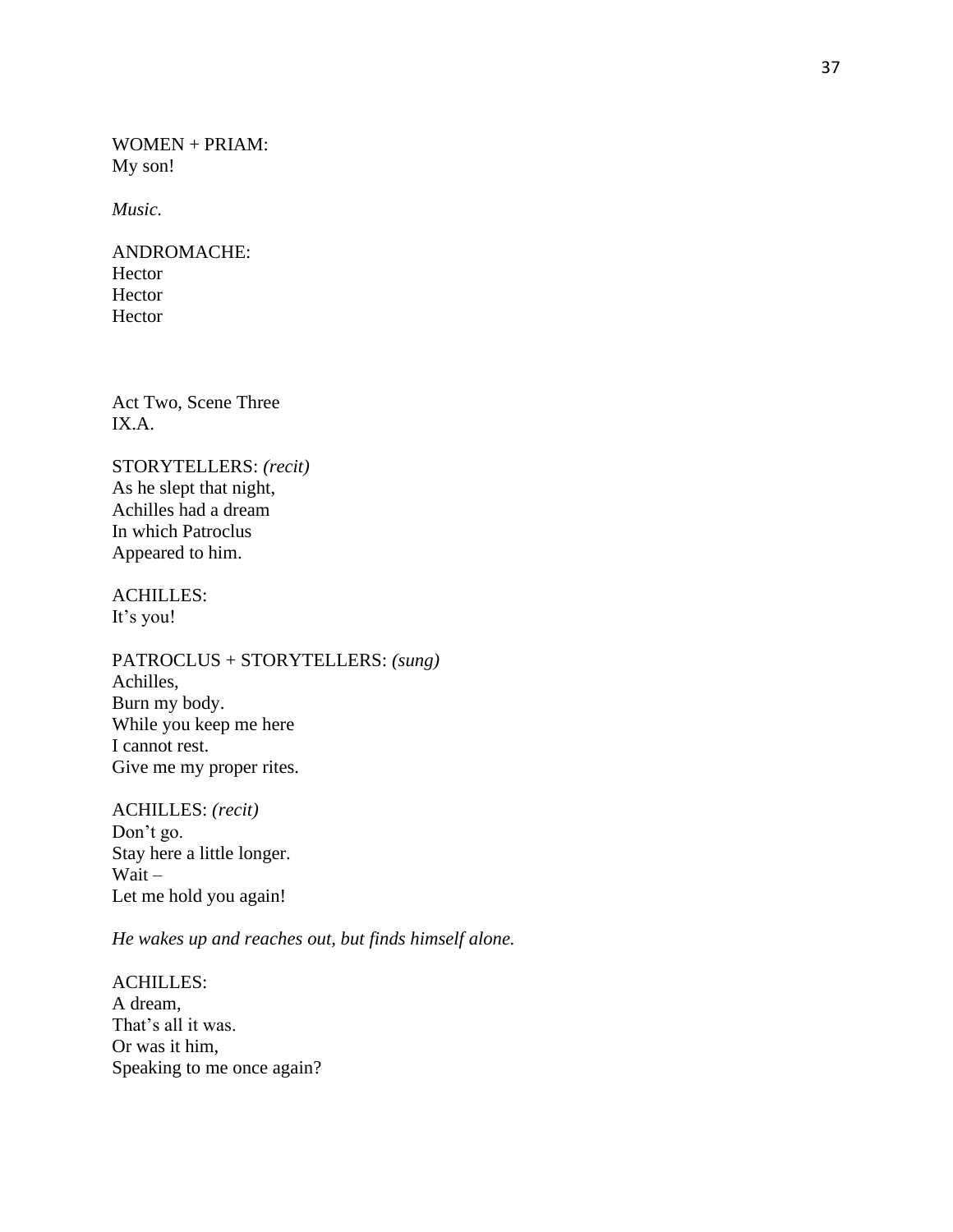*(sung)*  No one else must ever Have felt grief like mine. If they did, how could the world Keep on turning?

I don't want To watch your body burn and become nothing. I don't want To leave you in this foreign ground.

But I will do it Because you asked me.

IX.B.

STORYTELLER 1: *(recit)*  The funeral games for Patroclus Were finally held, Much to the Achaeans' relief.

STORYTELLER 2: There were sacrifices and feasts, And many festival games.

STORYTELLER 3: King Agamemnon did not compete in the games, For Achilles handed him a fine prize Without prompting, A beautiful sword for the ruler of men.

STORYTELLER 1: The Achaean warriors went home satisfied, But godlike Achilles kept his grief in his heart, Even when the funeral pyre burned out.

STORYTELLER S: He gathered the ash and bone of Patroclus, And put it in a golden urn. He made plans for when his own death came, That their bones might be mixed together.

Act Two, Scene Four X.A.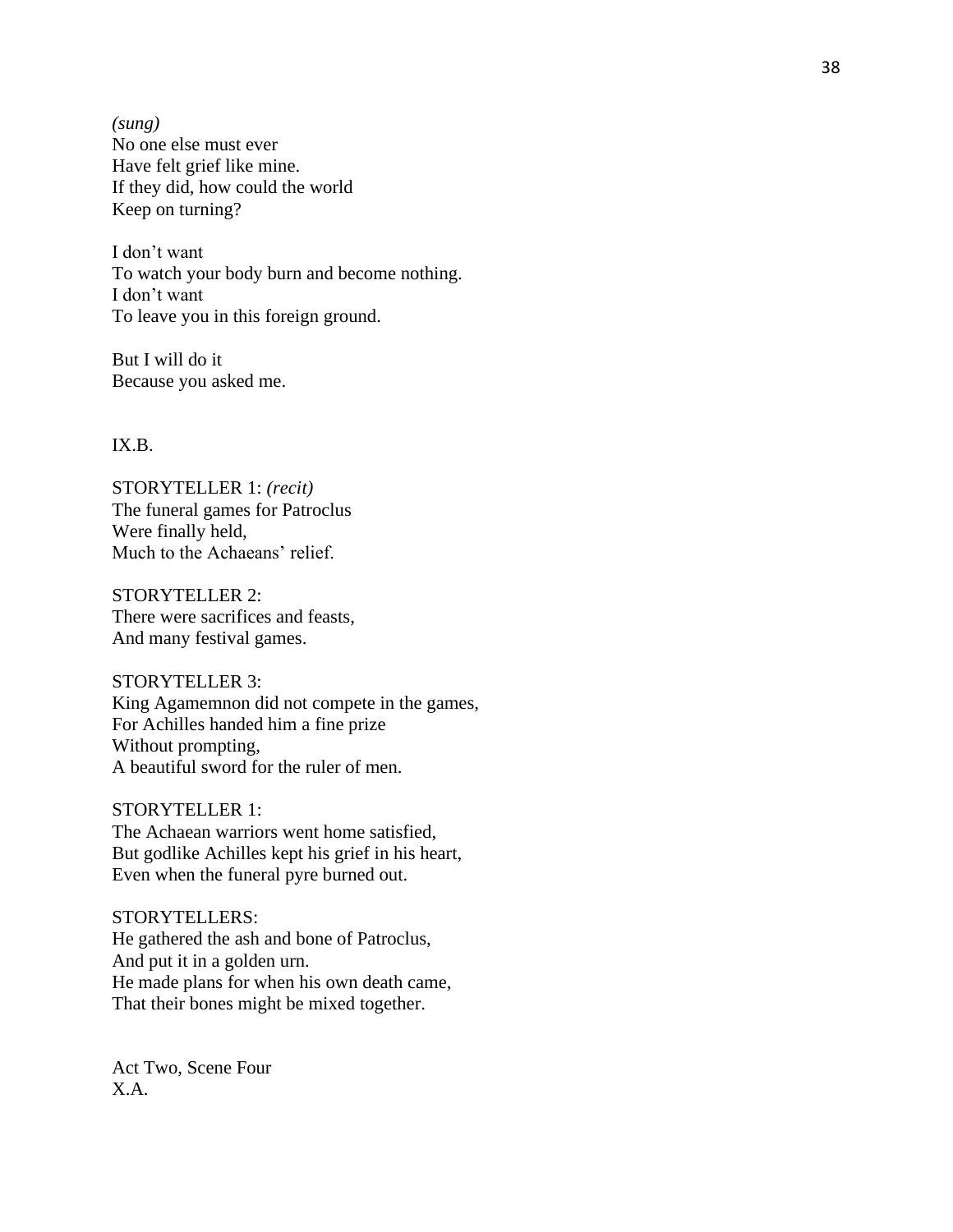*Achilles walks back into his tent, where Briseis is cleaning.* 

ACHILLES: *(recit)*  They all tell me that I should be done mourning. I will never be done.

BRISEIS: You did what was right. He can rest now.

ACHILLES: I know.

BRISEIS: Will you ask me to stay?

ACHILLES: No. Leave me be.

*She exits. He sits in silence for a while, still grieving.* 

# X.B.

ACHILLES: Who's there?

*Priam enters slowly.* 

PRIAM: *(sung)*  Remember your father, Great godlike Achilles. He sits by the hearth In his old age.

Do you think of your father, Young son of Peleus? He waits for news of his child. Alive, honored, and safe.

ACHILLES: Old man,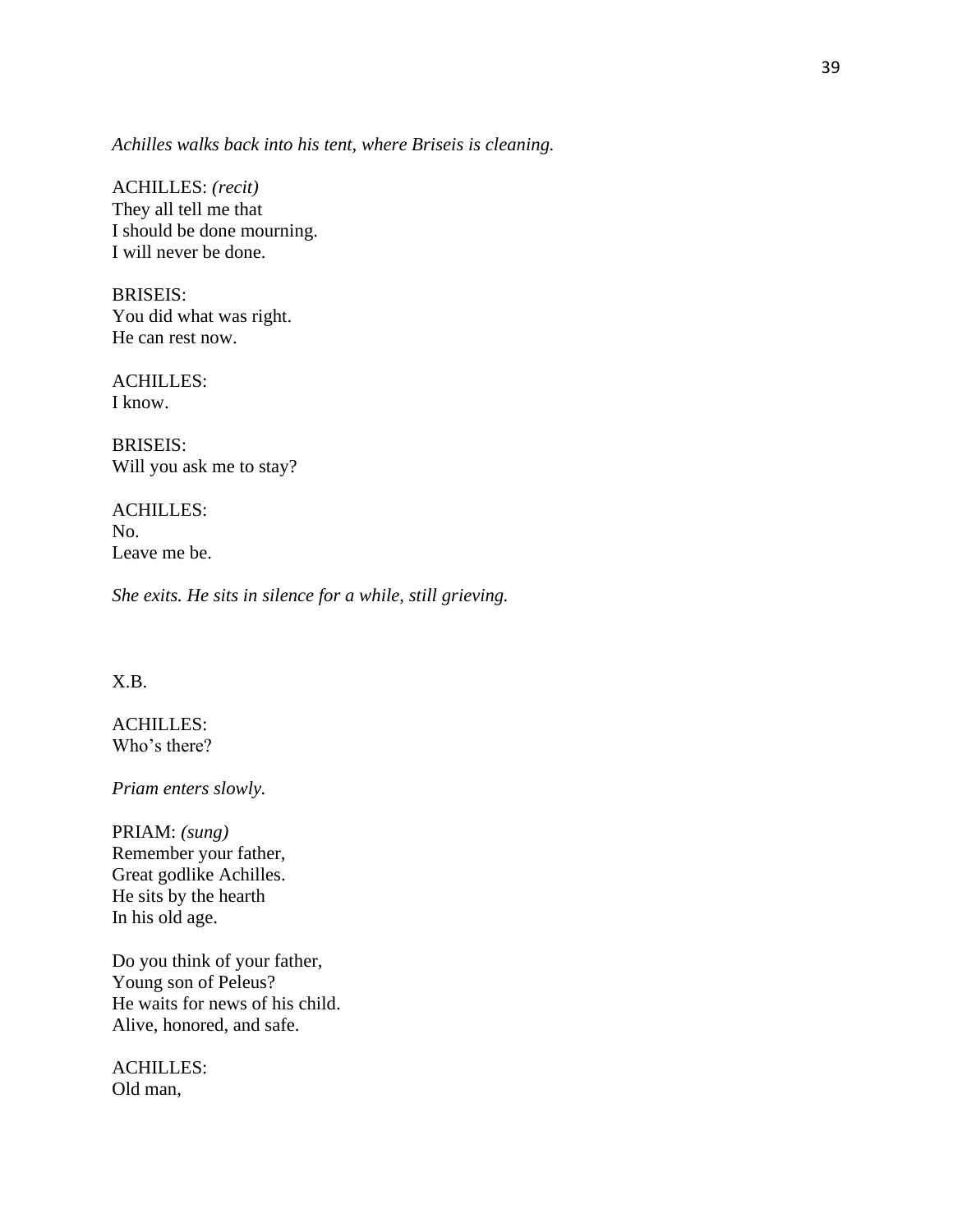You should not be here.

Please, sit down.

PRIAM: I have fifty sons and Fifty daughters and now Most of them are gone.

My firstborn son, We named him Hector. He was my greatest pride.

My son, He grew up so quickly! When he was young, He would ride on my back. We would look at the horses together. My son…

ACHILLES: *(aside)*  I could kill him now, As he sits beside me. It would be so easy.

But he's a king, And he is my guest, And I cannot do him wrong.

*(to Priam)*  You come to me asking for mercy! Haven't you heard of my rage?

PRIAM: He is already dead. Let us bury him.

ACHILLES: Hector killed Patroclus. Do you think that I care?

PRIAM: All I ask is for the body. Your revenge is finished now. Don't condemn his soul.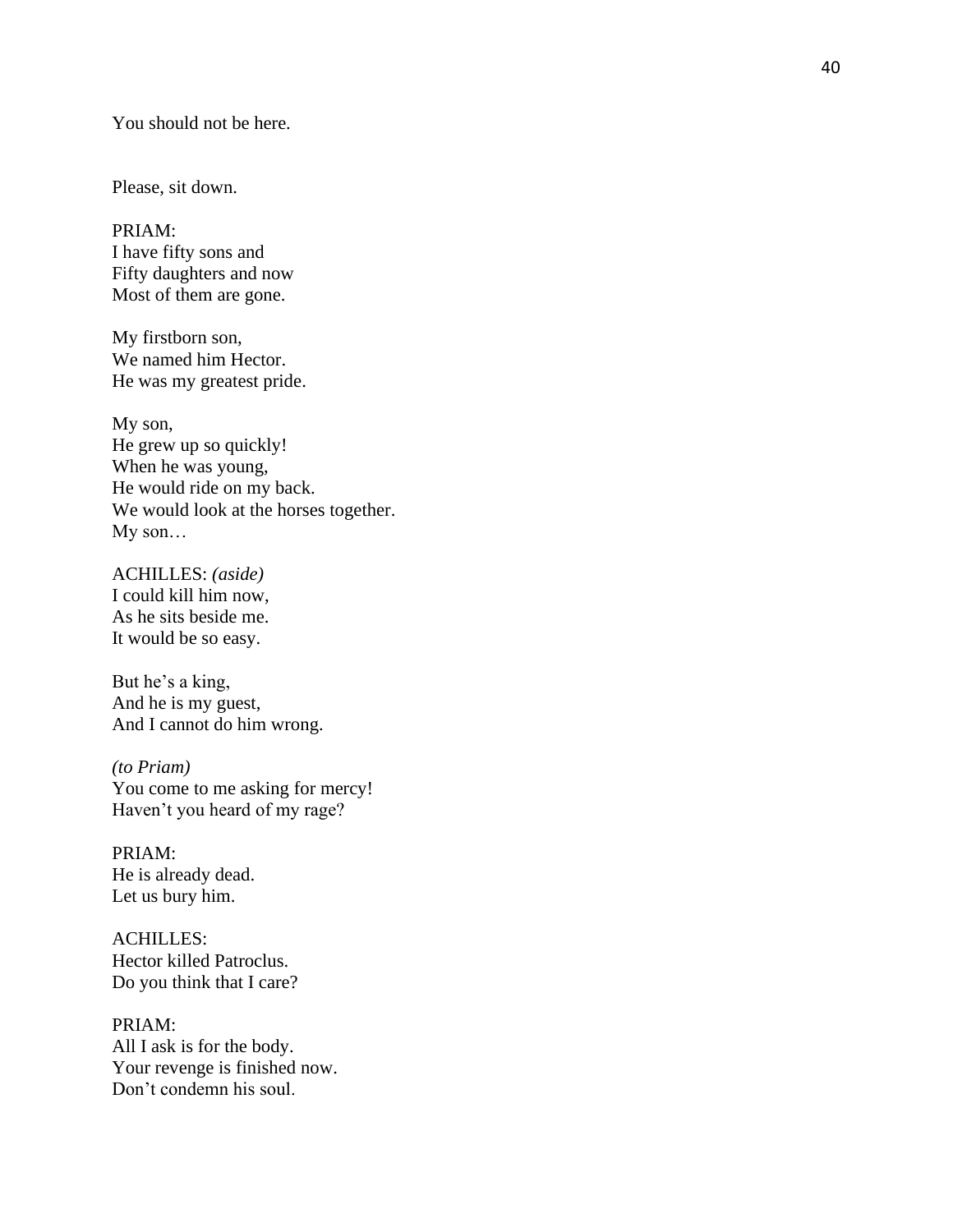Let us bury him. Give him his proper rites.

My firstborn son, We named him Hector. He was my greatest joy.

ACHILLES: I could kill you now, As you sit beside me. Why should I hold back?

PRIAM: He has a son And wife and mother, Let them grieve for him.

ACHILLES: There is no one else Who knows grief like mine.

PRIAM: Don't condemn his soul.

ACHILLES: Do not anger me.

PRIAM: Let us bury him.

ACHILLES: Why should I let you bury him or

BOTH: Give him his proper rites.

PRIAM: The one Most beloved of my heart Is gone.

*Achilles looks at him – startled by this phrase, hearing his own grief reflected in it. He starts to sob.* 

*Priam puts a hand on his back. They cry together.*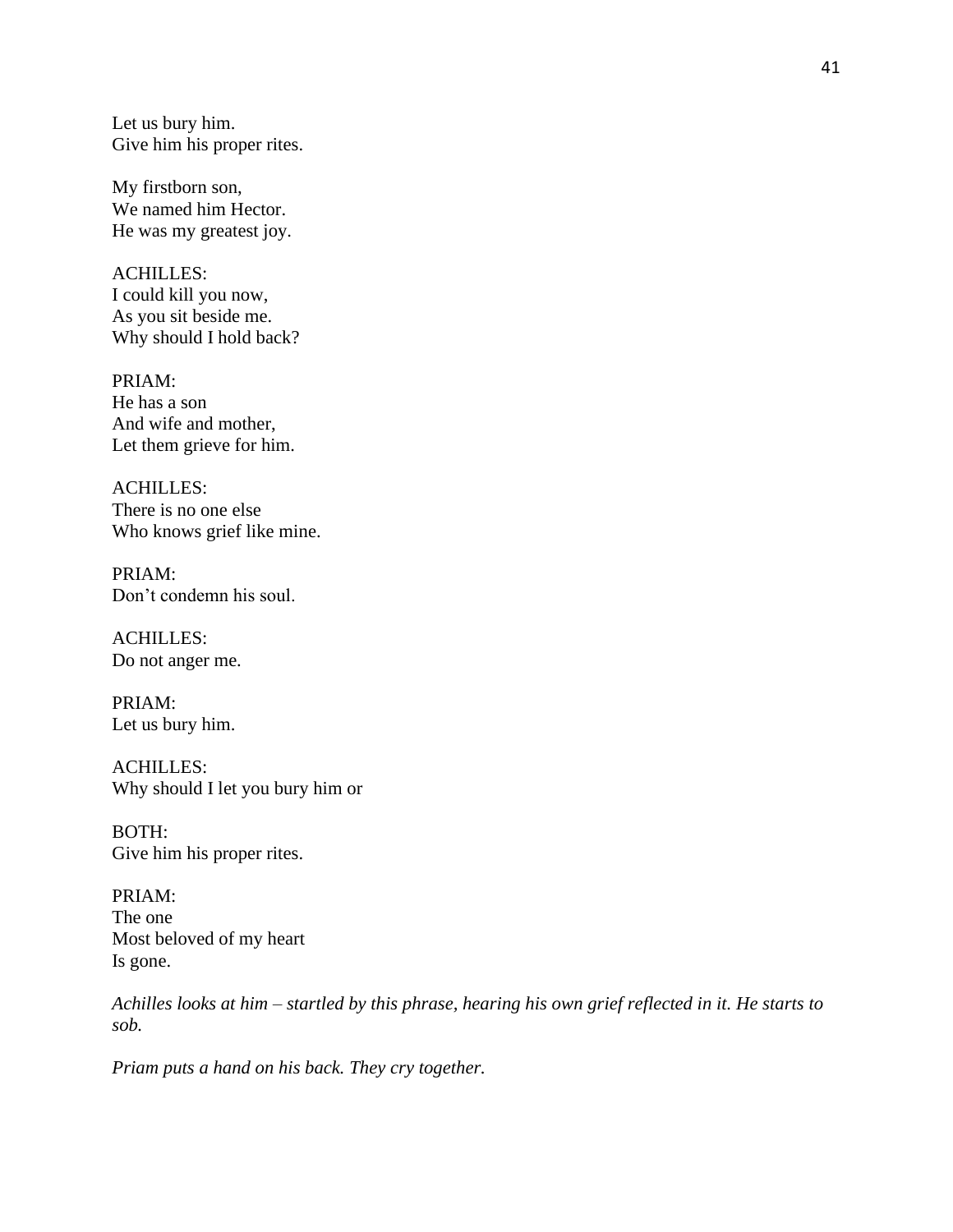## *Music.*

# X.C.

ACHILLES: *(recit)*  Take the body and go. How many days of peace Do you need for the funeral?

PRIAM: We need twelve days.

ACHILLES: You shall have it. I will make sure The other Achaeans Follow this truce, too.

## PRIAM: I thank you. I should leave now, Before dawn rises.

ACHILLES: I will give you A cart and a horse And an escort If you wish.

PRIAM: No, I will carry him myself. In my arms, On my back, As a father should carry his son.

*Priam straps Hector's corpse to his back. He begins to walk away. Achilles watches him go.* 

## X.D.

STORYTELLERS: *(sung)*  This is where we leave them, as King Priam brings his son back to Troy.